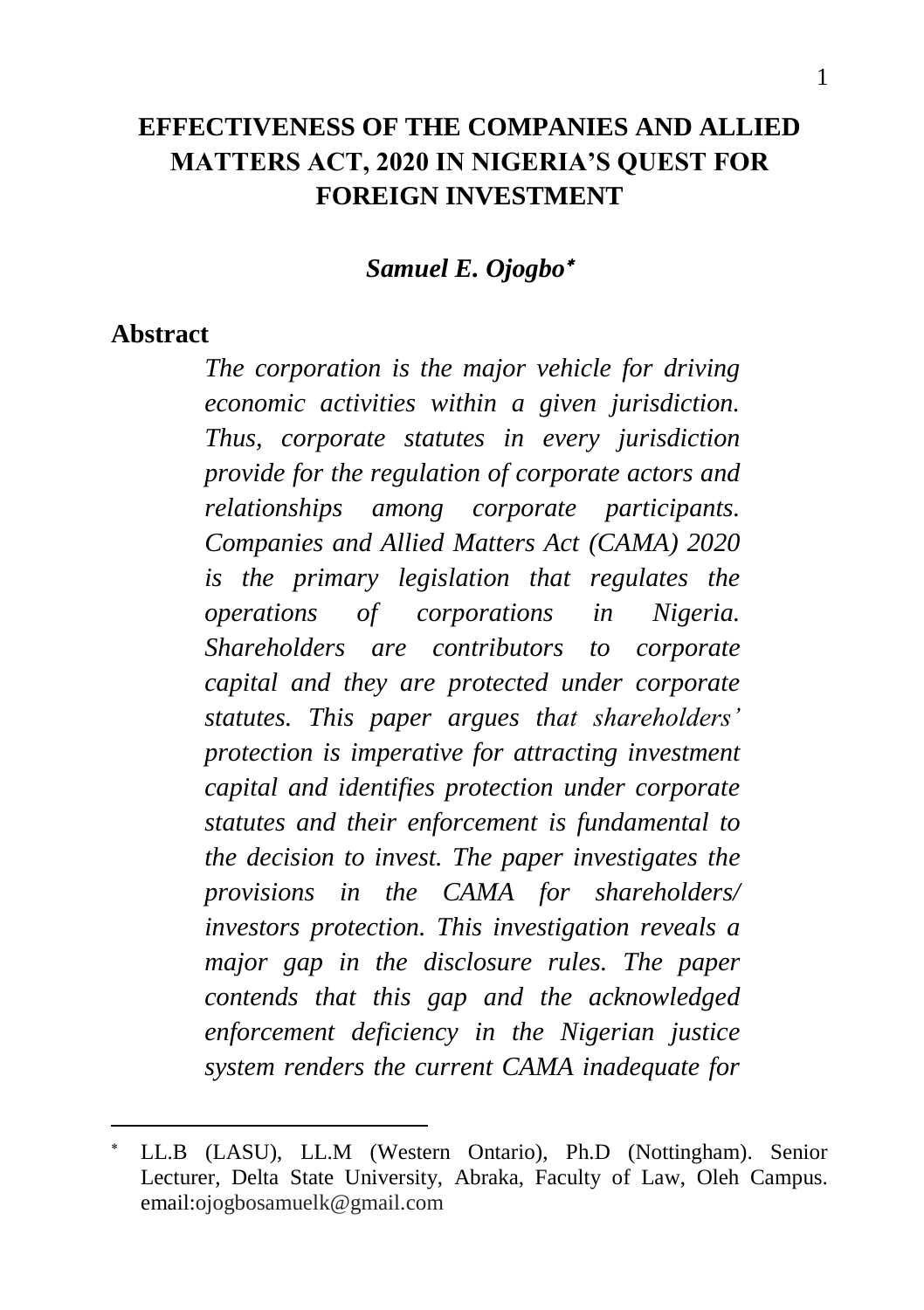*protecting investors. The paper suggests amendment of CAMA to among other thing provide timelines for the speedy resolution of cases concerning shareholders' rights.* 

**Keywords:** Corporate Law, Corporate Governance, Shareholders Protection, Foreign Investment, Corporate Finance.

#### **1. Introduction**

 $\overline{a}$ 

On Friday  $7<sup>th</sup>$  of August 2020 the President of Nigeria signed into law the long awaited Companies and Allied Matters Act (CAMA) 2020, which repeals and replaces the Companies and Allied matters Act  $1990<sup>1</sup>$  that has been regulating the operations of Nigerian companies for thirty years. This piece of legislation has been hailed by most companies and industry experts as a great charter for the ease of doing business in Nigeria.<sup>2</sup> The Partner and Head Tax and Regulatory Services, PricewaterhouseCoopers (PwC Nigeria), Taiwo Oyedele, who spoke in a virtual Capacity Enhancement Workshop for Journalists said that the law is "good" and he describes the law as the most important business regulation in the country with significant impact on doing business, competitiveness, attracting investment and economic growth. $3$  He identified those aspects that promote ease of doing business to include the provisions for a single/shareholder company, filing of incorporation papers and annual returns, share transfer and meetings which can

<sup>&</sup>lt;sup>1</sup> Cap C20 Laws of the Federation of Nigeria (LFN) 2004.

<sup>&</sup>lt;sup>2</sup> O. Fasan, 'Nigeria Needs a Vibrant Third Sector but CAMA 2020 will Stifle it' *Vanguard Newspapers* (Kirikiri-Canal September 10 2020) 16.

<sup>&</sup>lt;sup>3</sup> C. Okereocha, "CAMA will Boost Competitiveness, Attract Investments" *The Nation Newspapers* (Lagos September 7 2020) 23.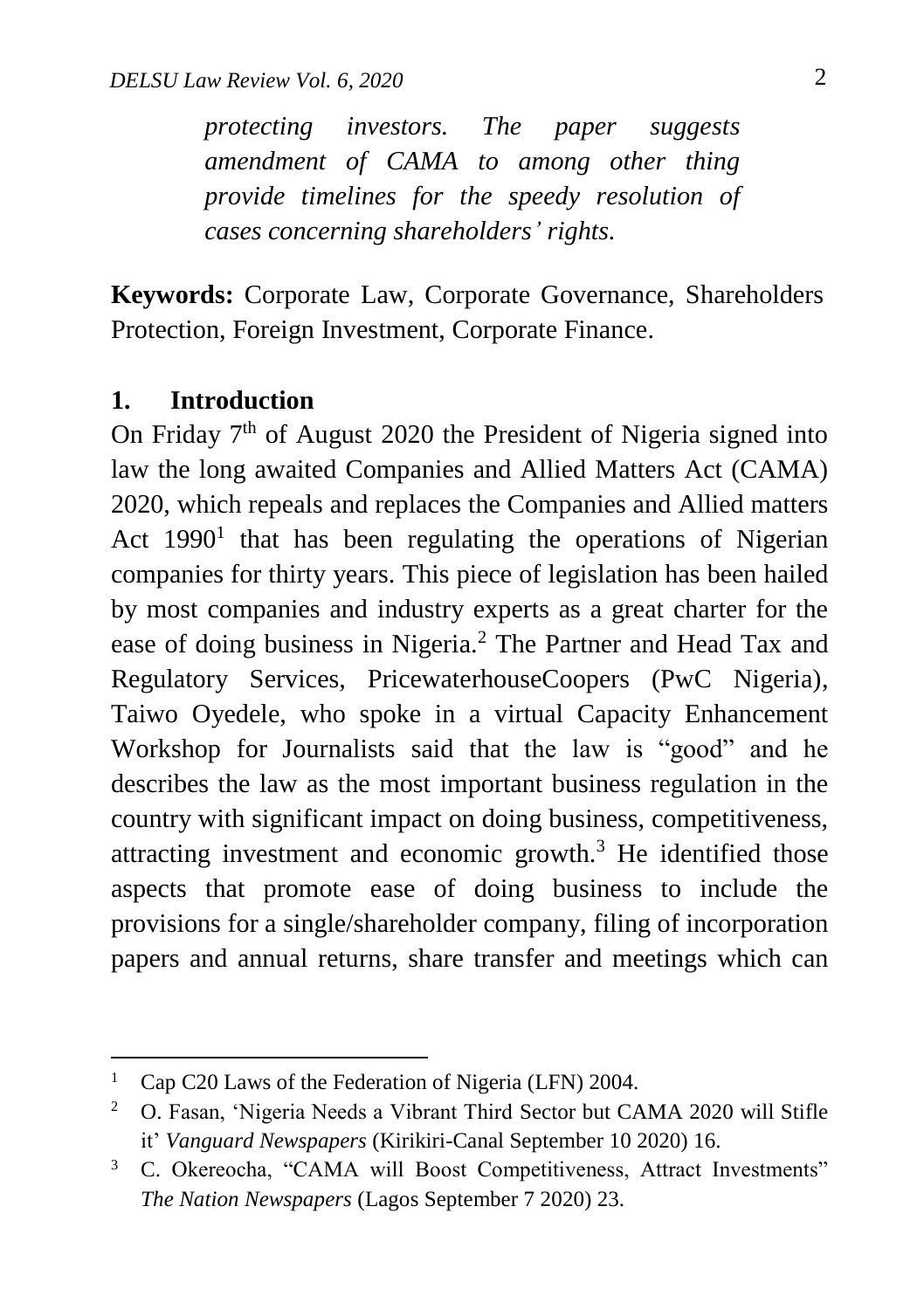now be done electronically, as well as holding Annual General Meetings (AGMs) virtually.<sup>4</sup>

The major aim for the focus of the Nigerian government on ease of doing business is to attract foreign investment. The fact that the Nigerian government desire foreign investment to drive the country's economy is obvious from the clear statement of the Nigerian Stock Exchange Listing Rules  $(LR)$ <sup>5</sup> For instance, rule 1.2 states that '[t]he Exchange through the Premium board aims to provide a platform for greater global visibility for eligible Nigerian entities, which will make it easier for them to attract global capital flows and reduce the cost of borrowing'.

To give further impetus to the drive to attract foreign investment the current CAMA and other ancillary legislative/regulatory reforms introduced to open up the economy since the 1990s provide for foreign participation as a strategy for bringing in foreign investment.<sup>6</sup> Despite the plethora of legislation/regulations put together in Nigeria to regulate the operations of business corporations', the place of CAMA as the primary legislative instrument that provides the source of regulatory rules for companies makes it a legislation of primary interest for this article.

<sup>4</sup> *Ibid.*

<sup>&</sup>lt;sup>5</sup> Listing Rules of the Nigerian Stock Exchange <http://www.nse.com.ng /regulationsite/IssuersRules/Rules%20for%20Listing%20on%20the%20Prem ium%20Board.pdf> accessed 20 December 2020.

<sup>6</sup> In addition to the current CAMA, other investor friendly legislation include the Nigerian Investment Promotion Commission Act, 1995, Cap N117, Laws of the Federation of Nigeria (LFN) 2004 and the Foreign Exchange (Monitoring and Miscellaneous Provisions) Act 1995. Cap F34 Laws of the Federation of Nigeria (LFN) 2004.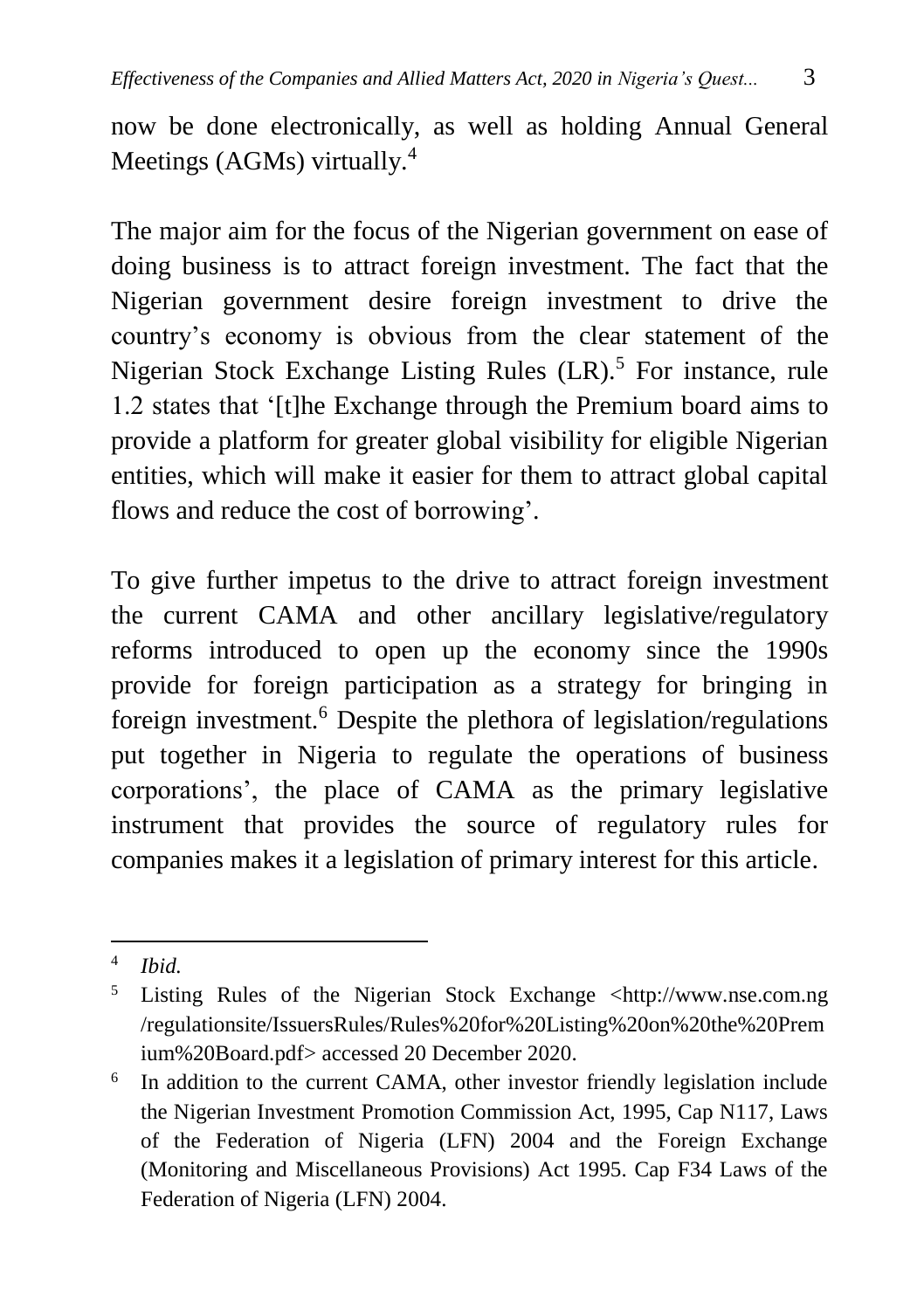However, the status of the CAMA as the primary legislation for regulating the operations of businesses in Nigeria raises salient questions about whether the legislative reform agenda of the government is well articulated to fulfil its main goal of attracting foreign investment. This is because as some authors have argued, shareholders will only invest where their rights are protected by law.<sup>7</sup> In the case of Nigeria, investor protection has a major role to play with respect to attracting foreign investment because Nigeria operates the stock-market based system.<sup>8</sup> One major characteristic of the system is the separation of ownership and control of the corporation.<sup>9</sup> This separation created the potential for conflict between shareholders and managers.<sup>10</sup> It is based on the perception of divergence of these two interests that corporate law (at least in the common law world) focuses on the duties of managers to

1

<sup>7</sup> La Porta, R and others 'Investor Protection: Origins, Consequences, Reform'[1999] *Harvard Institute Economic Research discussion paper* number (188) 2; see also CA Mallin, *Corporate Governance* (5<sup>th</sup> edn., Oxford University Press 2016) 1.

<sup>&</sup>lt;sup>8</sup> The stock-market based system is associated with the UK and the US, and it is so classified because corporations operating under the system depend on the stock market for most of their corporate finance. Separation of ownership from control is the major highlight of this model. See Millon, D. 'New Directions in Corporate Law: Communitarians, Contractarians, and the Crisis in Corporate Law'[1993] (50)*Wash. & Lee L. Rev*; 1733; A. A. Berle and G C Means, *The Modern Corporation & Private Property* (19<sup>th</sup> Print, Transaction Publishers 2009) 66-111.

<sup>9</sup> Berle and Means*, Ibid* 9; S M Bainbridge, *The New Corporate Governance in Theory and Practice* (Oxford University Press 2009) 4. See also CAMA sections 87(3) & (4) and 309.

<sup>10</sup> Berle and Means *Ibid.*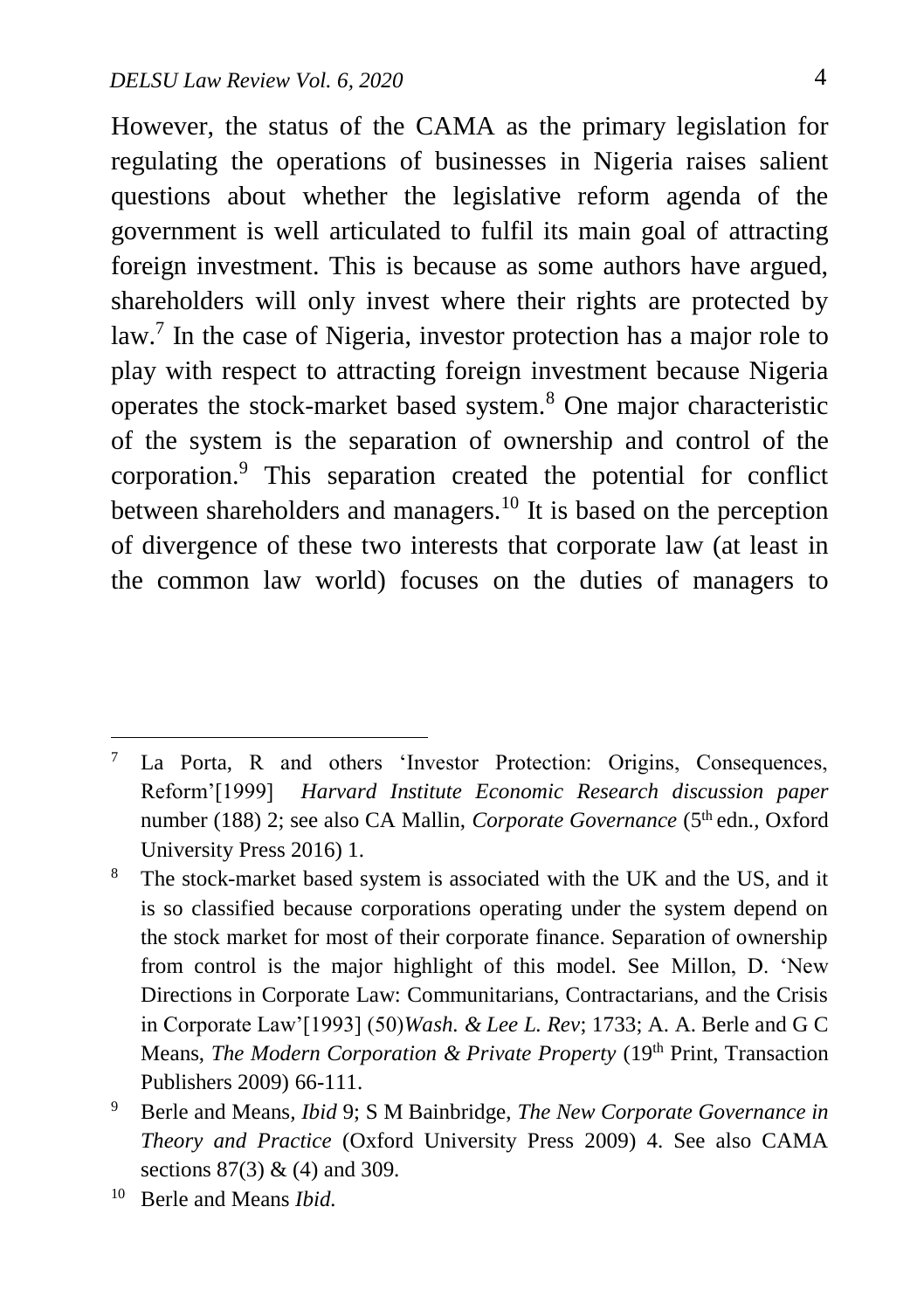protect the property of the owners and maximize profits in their interest $^{11}$ 

Given the focus of the Nigerian government on ease of doing business as a strategy for attracting foreign investment to drive its economy, the aim of this article is to investigate this new CAMA to show how much its provisions support this important mandate. In view of the acknowledged potential for conflict between corporate managers and investors/shareholders operating under the stockmarket based system, it is argued that protecting investors against corporate managers' opportunism should be at the core of any reform that seeks to attract foreign investment for a country like Nigeria.

The focus of this investigation is on large corporations: the "public" companies with numerous and constantly changing owners whose shares are traded in a public market. This is because they are the main vehicles for raising finance from the public and thus the main source for the importation of external investment capital<sup>12</sup> that Nigeria and other developing markets need to improve their economies.<sup>13</sup>There is a focus on public companies because of their peculiarities and the implications for investors/

 $\overline{a}$ <sup>11</sup> R. Parry, "Directors' Duties within the United Kingdom" in S. Tully (ed) *Research Handbook on Corporate Legal Responsibility* (2005, Edward Elgar Publishing) 20 at 20.

<sup>&</sup>lt;sup>12</sup> Giofré M. "Financial Education, Investor Protection and International Portfolio Diversification" [2017] 71 *Journal of International Money and Finance* 111 at 112-14; L E Enrique and others, 'Corporate Law and Securities Market' in R. R Kraakman and others, *The Anatomy of Corporate*  Law: A Comparative and Functional Approach (3rded, Oxford: Oxford University Press 2017) 243 at 243.

 $13$  Mallin,  $(n7)$  1.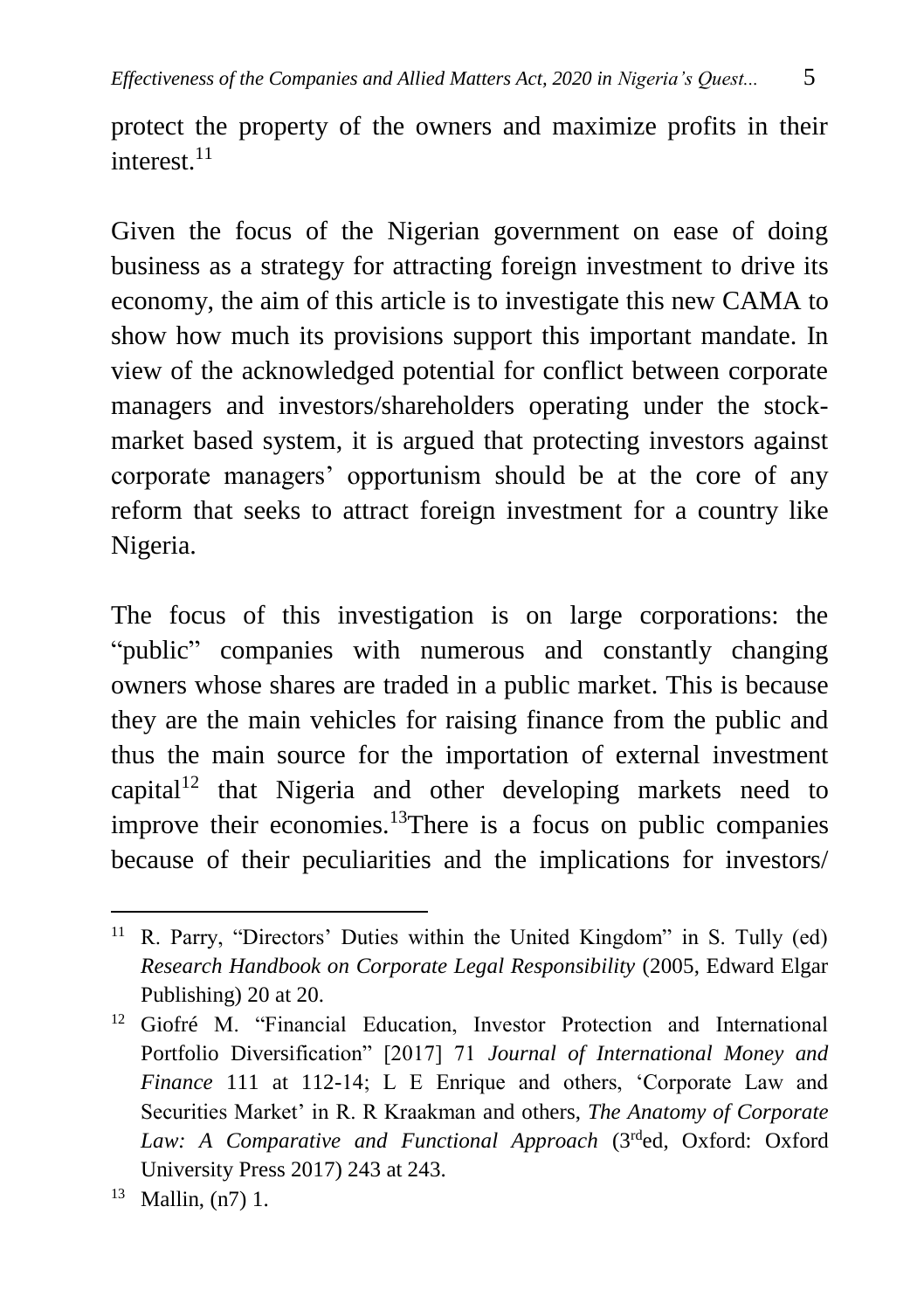shareholders. For example, shareholding in public corporations are atomised and dispersed, which makes it difficult for shareholders to act collectively. Secondly, ownership is always separate from management. This is unlike the situation with most private companies, where 'it is often the same people who are the owners and the controllers so that those same individuals have management and shareholder roles'.<sup>14</sup>These peculiarities create the environment for managerial opportunism and a basis for the conflict between corporate managers and shareholders, which some commentators argue should be the focus of corporate law.<sup>15</sup>

Some authors argue that investor protection is crucial because, in many countries, expropriation of minority investors and other corporate outsiders<sup>16</sup> by the human organs who act for the company is extensive.<sup>17</sup> This is why corporate statutes in many jurisdictions<sup>18</sup> (including CAMA) <sup>19</sup> provides for extensive shareholder rights and powers to rein in corporate management including the power to dismiss the board as a means of protecting themselves against expropriation by corporate managers.

<sup>&</sup>lt;sup>14</sup> J. Birds and others, *Boyle & Birds' Company Law* (9<sup>th</sup>edn, Jordan Publishing Limited 2014) 353.

<sup>&</sup>lt;sup>15</sup> J. Armour, and others,, 'What is Corporate Law' in R. Kraakman, and others, *The Anatomy of Corporate Law: A Comparative and Functional Approach* (3rdedn, Oxford University Press 2017) 1, 2.

<sup>&</sup>lt;sup>16</sup> La Porta et all classify those who manage the company (managers and controlling shareholders) as corporate 'insiders' and others engaged in sundry relationships with the corporation as corporate 'outsiders': La porta et al, "Investor Protection' (n 7) 1.

<sup>17</sup> *Ibid.*

<sup>18</sup> See for example, sections 281-87, 160, 168, 170-77 UK Companies Act (UK CA) 2006.

<sup>19</sup> See sections 248-56, 272-74, 288 CAMA 2020.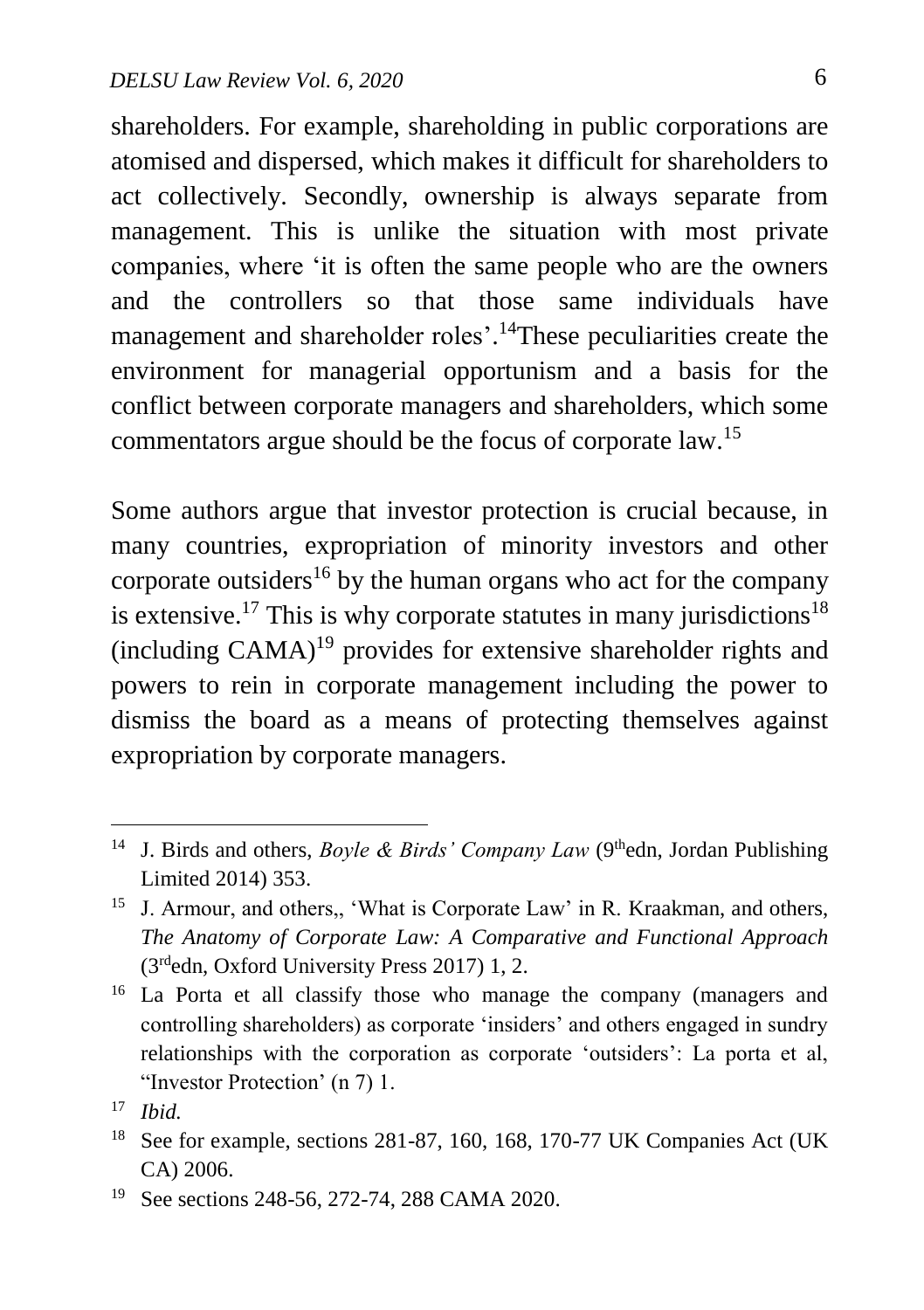Outside investors (operating under the UK model including Nigeria) rely to a large extent on mechanisms referred to as corporate governance<sup>20</sup> guaranteed by statute to protect themselves against expropriation by insiders. Therefore, this paper argues that a corporate statute must provide efficient corporate governance rules and access to effective enforcement to be able to engender investor confidence. This is because some of the principal sources of opportunism that are endemic to corporations which most of corporate law respond to are conflicts between managers and shareholders and conflicts between controlling and non-controlling shareholders.<sup>21</sup> Thus, the premise of this paper is that such conflicts should be the focus of any corporate legal regime that seeks to attract foreign investment. This is because as some argue, investor protection is "particularly important for investors considering purchasing securities issued by a company from another country".<sup>22</sup>

The paper is divided into five parts including this introduction. To underscore the desire for foreign investment by the Nigerian government, part two discusses some of the foreign investor friendly legislation enacted since the 1990s as part of legislative reforms introduced to liberalise the economy with a view to attracting foreign investment. Since the article argues that statutory protection for investors is an imperative for investor confidence, part three interrogates the CAMA as the primary source of regulatory rules for companies. The aim is to show how the current

<sup>&</sup>lt;sup>20</sup> La Porta et al, "Investor Protection  $(n 7)$  1.

<sup>&</sup>lt;sup>21</sup> Armour et al,  $(n15)$  2.

<sup>22</sup> Bebchuk, L. and Weisbach, M. S. 'The State of Corporate Governance Research' [2009] *National Bureau of Economic Research Working Paper* No 15537, 18, available at: <http://www.nber.org/papers/w15537> accessed 7 December 2020.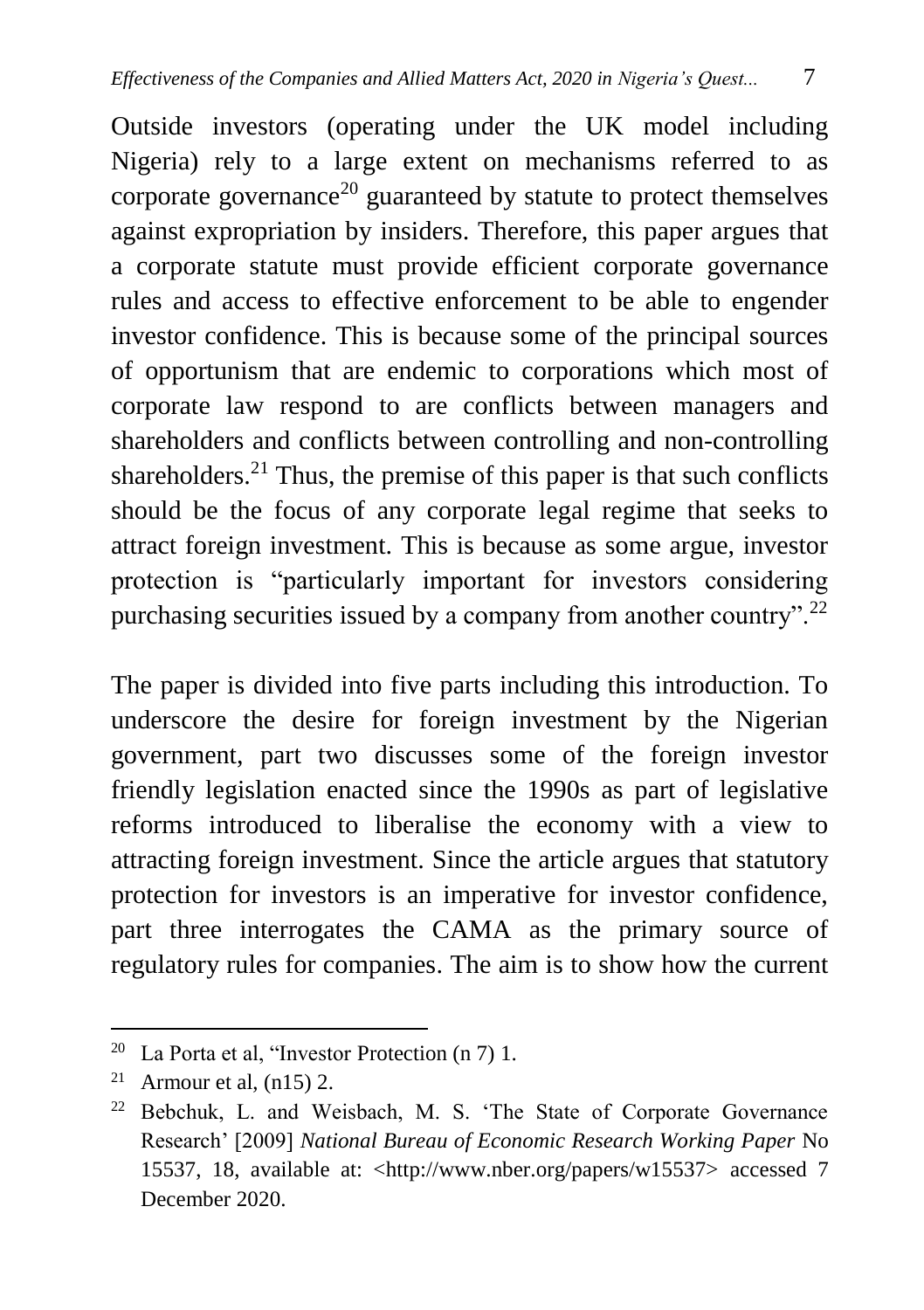regime protects investors/shareholders' interests. Nigeria's corporate legal framework being modelled on that of the UK $^{23}$  part four undertakes a brief comparison of the strategy for protection of investors under the UK and the Nigerian regimes to provide a basis for the criticism of the Nigerian system that follows. The aim of the criticism of the Nigerian regime is to highlight the shortcomings in the regime that necessitated this inquiry. Part five concludes the discourse.

## **2. Nigeria's Legal/Regulatory Reforms and Operation of Business: A New Challenge**.

Corporate activities is not indigenous to Nigeria where the indigenous occupations of the people were mainly agrarian. Before the colonialists came to Nigeria, trade in the territory now known as Nigeria was mainly internal in a rural and peasant economy.<sup>24</sup> The British colonialists introduced the idea of using the corporation as a vehicle for carrying on trading activities in Nigeria. The relevance of the corporation as a structure useful for trading operations necessitated the promulgation of Companies Ordinances beginning with the Companies Ordinance of  $1912.^{25}$ A comprehensive programme was developed only after the World War II when a Ten-Year Development plan (1945-1955) was launched by the colonialists to develop commerce in the colony. This became necessary as the colonialists sought to create awareness of the opportunities for private enterprise.<sup>26</sup>

 $\overline{a}$ 

<sup>26</sup> *Ibid*.

<sup>23</sup> La Porta, R and others 'Corporate Ownership Around the World' [1999](24) (2)*The Journal of Finance*; 471, 496; L Talbot, *Progressive Corporate Governance for the 21st Century* (Routledge 2013) 162-63.

<sup>&</sup>lt;sup>24</sup> J. O. Orojo, *Company Law and Practice in Nigeria* (5<sup>th</sup>ed, LexisNexis 2008) 3.

<sup>25</sup> *Ibid.*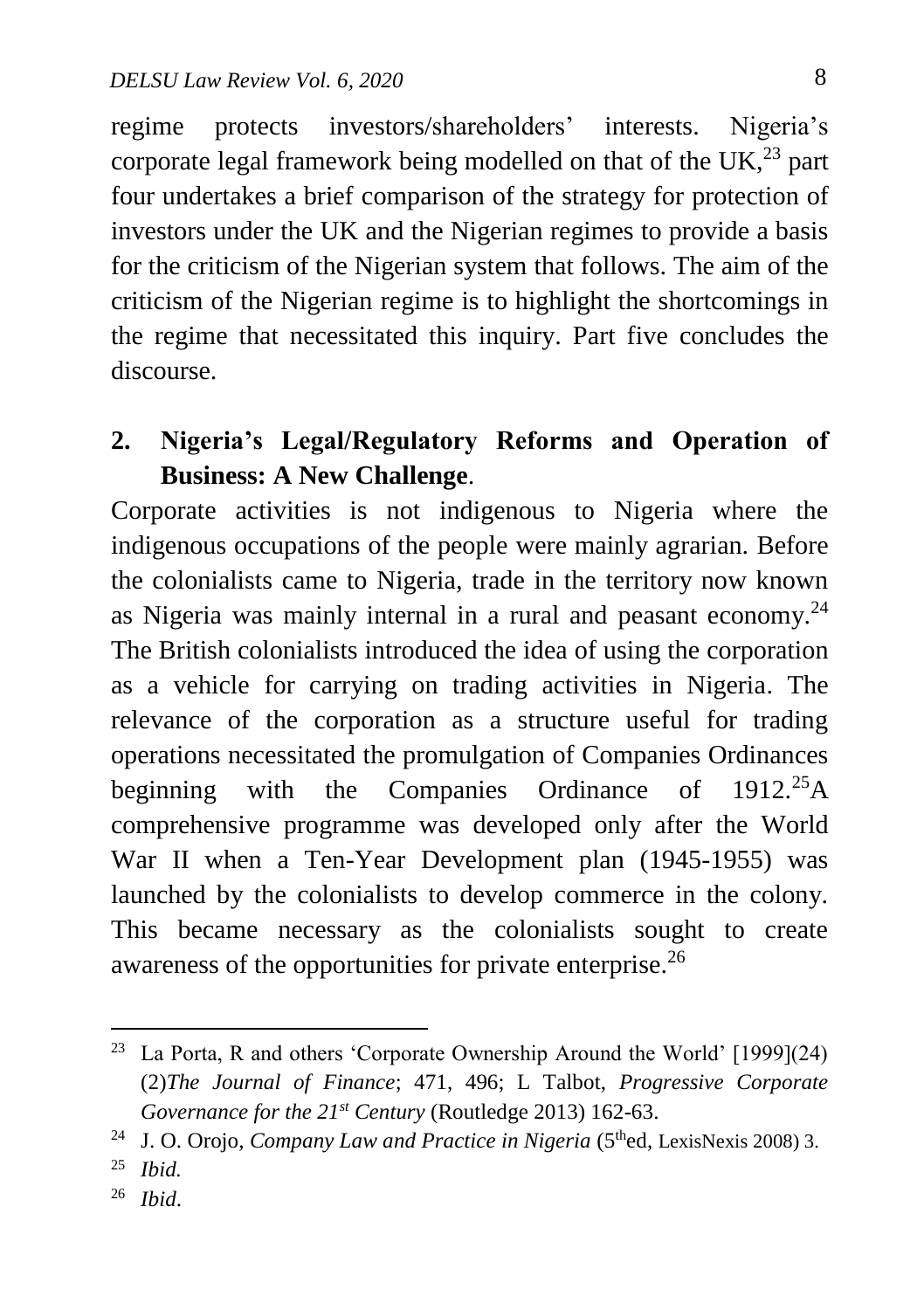The deliberate policy of the government in post-independence Nigeria to encourage local participation in commercial activities in Nigeria accelerated commercial activities in the country.<sup>27</sup>Before and immediately after independence in 1960 most of the companies operating in Nigeria were foreign companies. In addition to accelerating commercial activities in Nigeria, post-independence programs of the government were also aimed at limiting foreign participation and opening the economic space to Nigerians. Several restrictions limiting alien participation in economic activities were introduced during this period beginning with the Exchange Control Act, 1962, and the Immigration Act,  $1963.^{28}$ 

As part of the reforms to promote economic activities in the country, the Companies Act 1968 was promulgated (as the Companies Decree No. 51 of  $1968<sup>29</sup>$  to replace the Companies Act of 1963. The 1963 Act itself metamorphosed from the 1954 Ordinance which was in operation in Nigeria before independence.<sup>30</sup> One of the major highlights of the 1968 Act was the compulsory local incorporation requirement for all foreign companies intending to do business in the country.<sup>31</sup> Prior to the 1968 Act foreign companies operating in the Nigerian economic space were registered in England and they were regulated under English statutes.

<sup>27</sup> *Ibid* 4.

<sup>28</sup> *Ibid* 9.

 $29$  Promulgated because the law was made by the Military Government.

<sup>&</sup>lt;sup>30</sup> H. Y. Bhadmus, *Bhadmus on Corporate Law Practice* (4<sup>th</sup>edn, Chenglo Limited 2017) 2.

<sup>31</sup> Orojo, (n24) 17.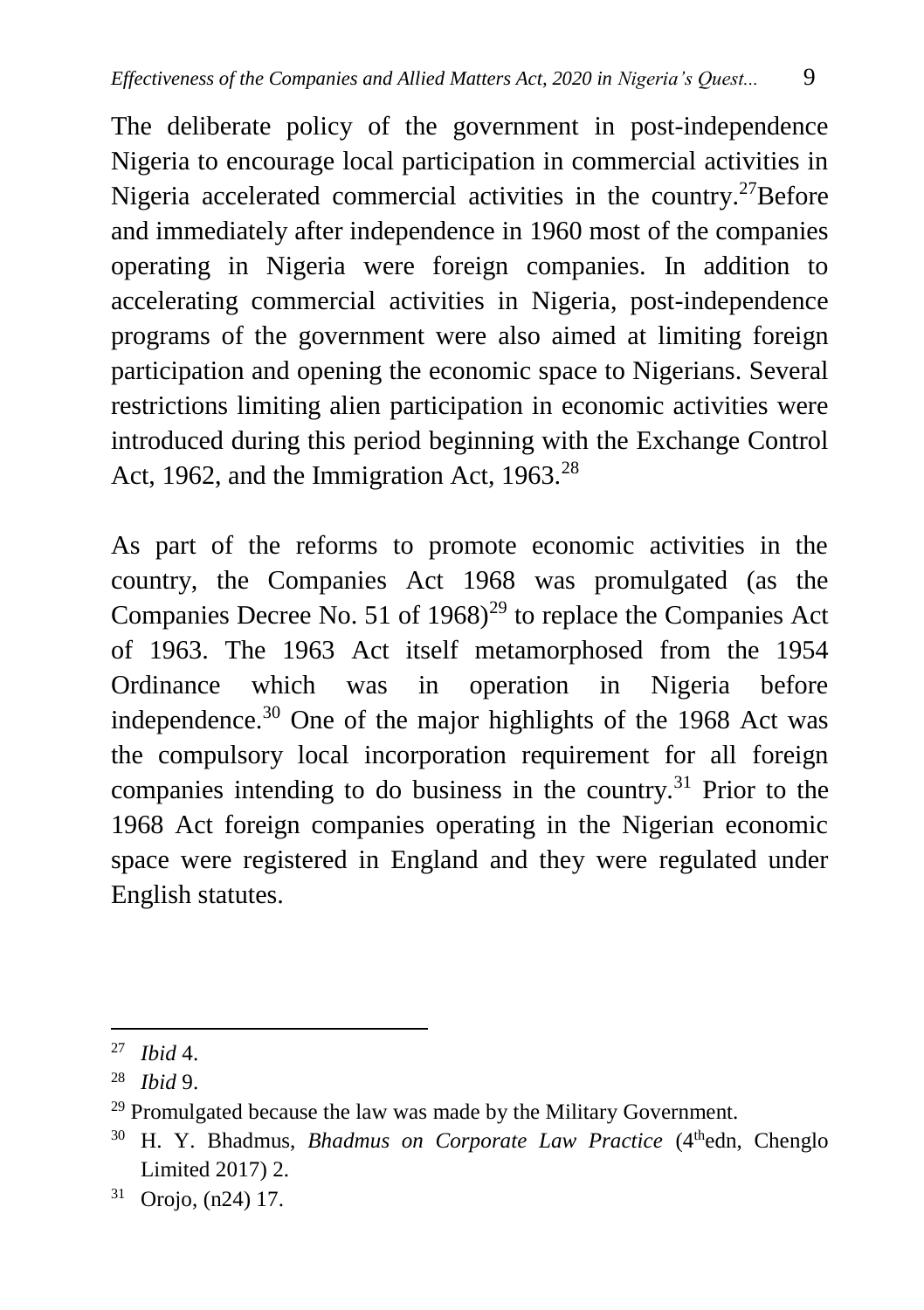Most of the reforms of the 1960s opened the economic space and helped to promote local participation in commercial activities. However, the oil boom of the 1970s provided further impetus to promote local participation in economic activities as improved economic condition of the government encouraged the introduction of further restrictions to limit alien participation. The limitation of alien participation during the oil boom period was promoted through a series of Nigerian Enterprises Promotion Acts enacted between 1972 and 1977.<sup>32</sup> The most profound in this series of legislation was the Nigerian Enterprise Promotion Act of 1977 (otherwise known as the Indigenisation Decree), <sup>33</sup> which mandated the transfer of businesses owned by foreigners to Nigerians.<sup>34</sup>

The economic challenges of the late 1980s and early 1990s occasioned in part by low commodity prices and the resultant poor foreign exchange earnings which created balance of payment difficulties and made repayment of foreign loans difficult for most developing markets including Nigeria.<sup>35</sup> Nigeria responded to the emerging challenges with a new liberal economic policy<sup>36</sup>which is driven by comprehensive legislative reform. As a result, a plethora

1

<sup>32</sup> *Ibid* 5.

<sup>33</sup> *Ibid.*

<sup>&</sup>lt;sup>34</sup> The Act prohibited aliens from starting certain reserved business as well as mandating the compulsory sales to Nigerians of all their interests in any business included in the First Schedule of the Act. The Act also mandated the compulsory transfer to Nigerians of foreign interests in excess of 40 percent of the equity with respect to companies in the Second Schedule, and the transfer to Nigerians of foreign interests in excess of 60 percent equity in companies in the Third Schedule.

<sup>&</sup>lt;sup>35</sup> D. C. Korten, *When Corporations Rule the World* (2<sup>nd</sup> ed., Kumarian Press Inc. and Berrett-Koehler Publishers Inc. 2001) 163.

<sup>36</sup> Orojo, (n24) 9.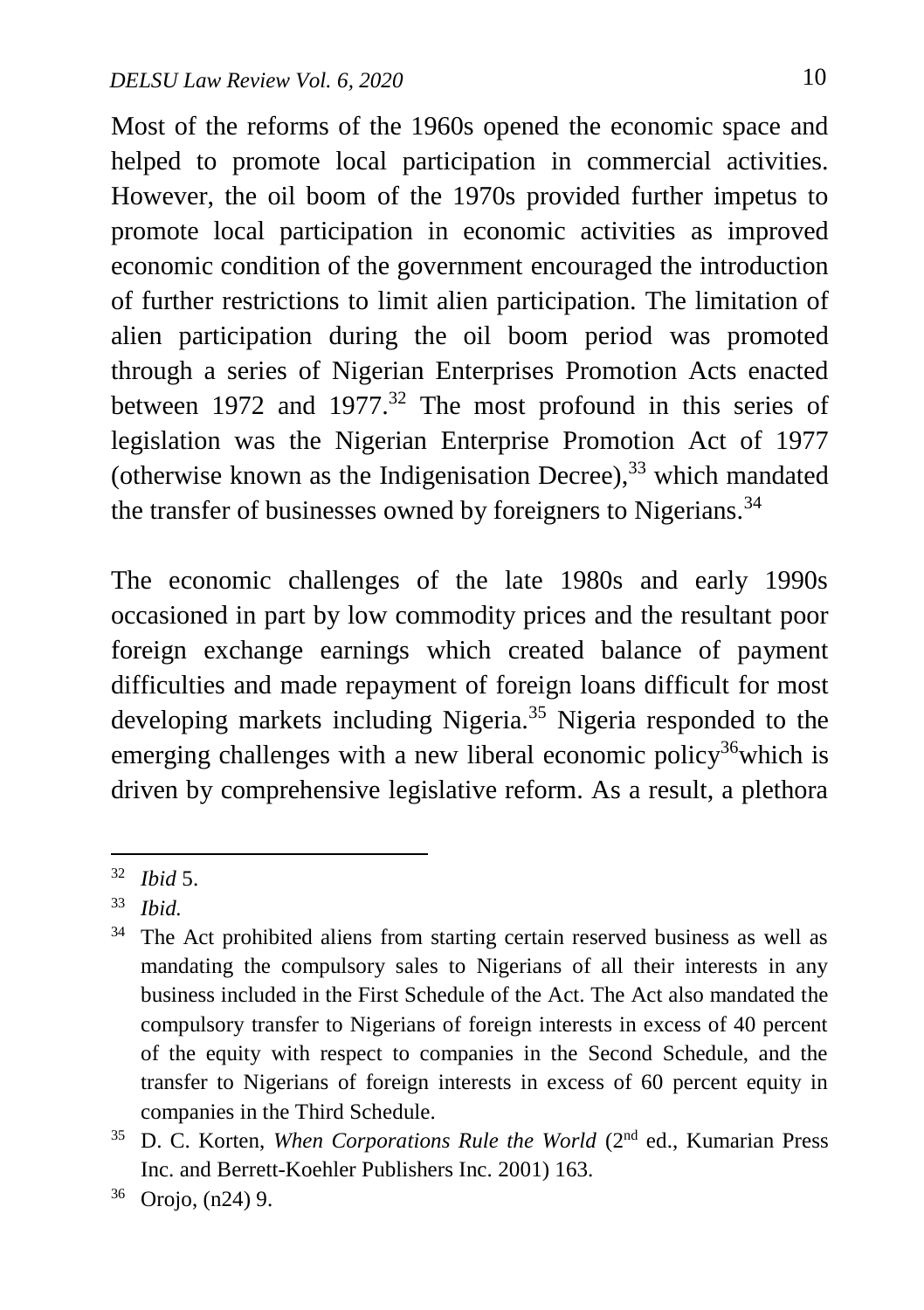of foreign investor friendly legislation have been put in place since 1995 with the aim of attracting foreign capital. The new CAMA has also been hailed as good law with a significant impact on attracting investment among others. $37$  In addition to the CAMA, some of the other legislation relevant to the policy of trade liberalisation and foreign participation in the Nigerian economy are the Nigerian Investment Promotion Commission Act (NIPCA) 1995<sup>38</sup> and the Foreign Exchange (Monitoring and Miscellaneous Provisions) Act (FEA) 1995.<sup>39</sup> Because of the importance of the NIPCA, the FEA, the NCCG, and the CAMA in this context, they are discussed below to underscore how the underlying liberalisation policy of the Nigerian government shaped the country's legislative reform with almost exclusive focus on attracting foreign capital.

### **2.1 The Nigerian Investment Promotion Commission Act**

The NIPCA repealed and replaced the Industrial Development Coordination Act (IDCA) 1988 thereby making the restrictive provisions of the IDCA inapplicable. As a result, the IDCA has been excluded from the Laws of the Federation of Nigeria (LFN) 2004. Section 17 of the NIPC $A^{40}$  expressly provided for the participation of a non-Nigerian in the operation of any enterprise in Nigeria, except that they are not permitted to participate in the operation of enterprises engaged in operations listed under the 'negative list'. The 'negative list' as defined by section 32 contains production of arms and ammunitions, production and dealing in narcotic drugs and psychotropic substances, production of military

<sup>37</sup> Okereocha, (n3).

<sup>38</sup> Cap N117 Laws of the Federation of Nigeria (LFN) 2004.

<sup>39</sup> Cap F34 Laws of the Federation of Nigeria (LFN) 2004.

<sup>40</sup> See note 38 above.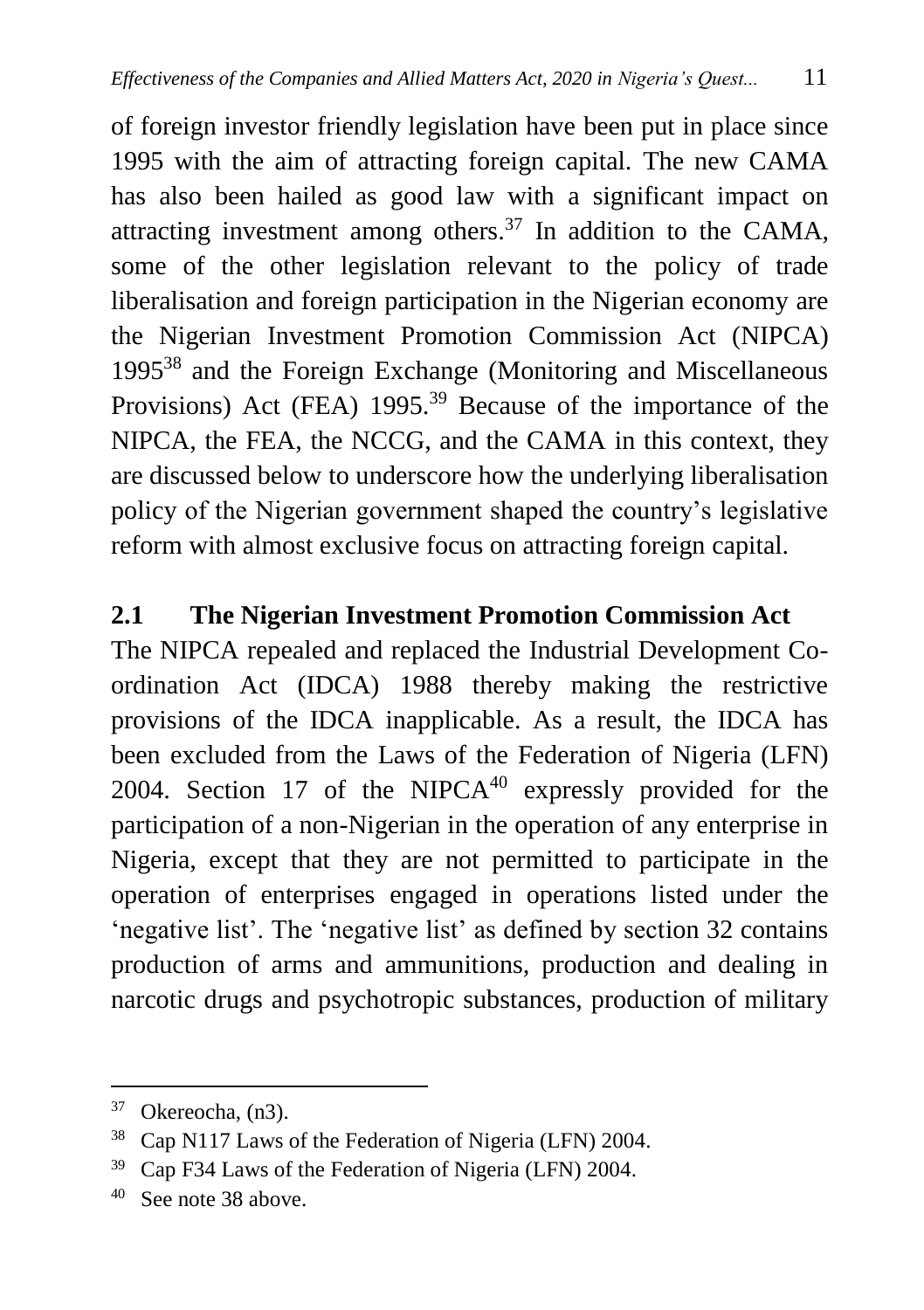and para-military wear and accoutrement, including those of the police and customs, etc.<sup>41</sup>

In addition to lifting the ban on alien participation under section 17, section 19 of the Act authorises any person who intends to establish an enterprise to which the Act applies to make application for incorporation/registration in accordance with the provisions of the Companies and Allied Matters Act 1990.<sup>42</sup> Apart from removing the impediments to alien participation in enterprises in Nigeria, the Act also authorises the Commission (the Nigerian Investment Promotion Commission) $43$ to grant some incentives for the purposes of promoting investment. Accordingly, section 22 provides that the Commission may, with the approval of the Government, specify incentive package for the promotion of investment as well as issue guidelines specifying priority areas for investment according to Government policy.<sup>44</sup>

Security of investment was also given legislative spine by virtue of investment guarantees in sections 24 and 25 of the NIPCA. Section 24 guarantees foreign investors unconditional transferability of funds through an authorised dealer in freely convertible currency, with respect to:

(a) Dividends of profits (net of taxes) attributable to the investment

1

<sup>&</sup>lt;sup>41</sup> See section 32 (a)-(d) of NIPCA.

<sup>&</sup>lt;sup>42</sup> Now the Companies and Allied Matters Act 2020 since the later Act repealed and replaced the prior Act.

<sup>&</sup>lt;sup>43</sup> The Commission is established under the Act to "co-ordinate investment; to initiate and support investment policies, promote investment and to collect and disseminate information on investment and so forth". See section 4 NIPCA.

<sup>44</sup> Section 23 *ibid.*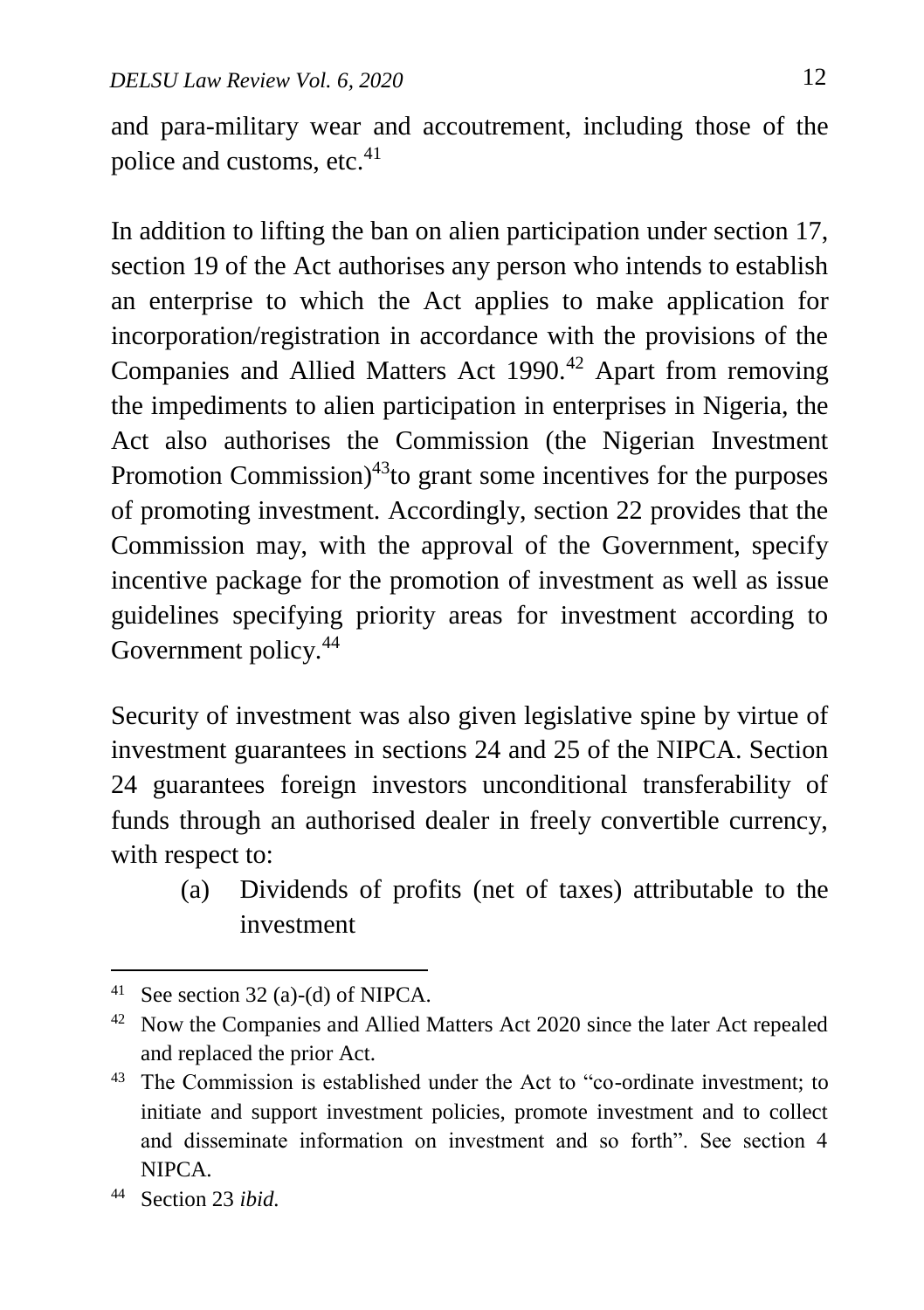- (b) Payment in respect of loan servicing where a foreign loan has been obtained, in other words, a loan obtained outside Nigeria and denominated in any convertible currency;<sup>45</sup> and
- (c) The remittance of proceeds (net of taxes), and other obligations in the event of a sale or liquidation of the enterprise or any interest attributable to the investment.

Section 25 of the Act provides guarantee against expropriation by the government. Accordingly, section 25(1) provides that:

 $[s]$ ubject to sections  $(2)$  and  $(3)$  of this section -

- (a) No enterprise shall be nationalised or expropriated by the Government of the Federation; and
- (b) No person who owns, whether wholly or in part, the capital of an enterprise shall be compelled by law to surrender his interest in the capital to any other person.

Further guarantee is given under section 25(2) against acquisition of any enterprise to which the Act applies by the Federal Government unless the acquisition is in the national interest or for a public purpose and under the law which makes provision for the payment of fair and adequate compensation.<sup>46</sup> The Act also guarantees investors right of access to court for the determination of the investor's interest or right and the amount of compensation to which he is entitled. $47$  The Act further provides guarantees on the payment of the compensation without undue delay and the

<sup>45</sup> Section 32 NIPCA.

 $46$  Ibid 25(2)(a).

 $47$  Ibid (b).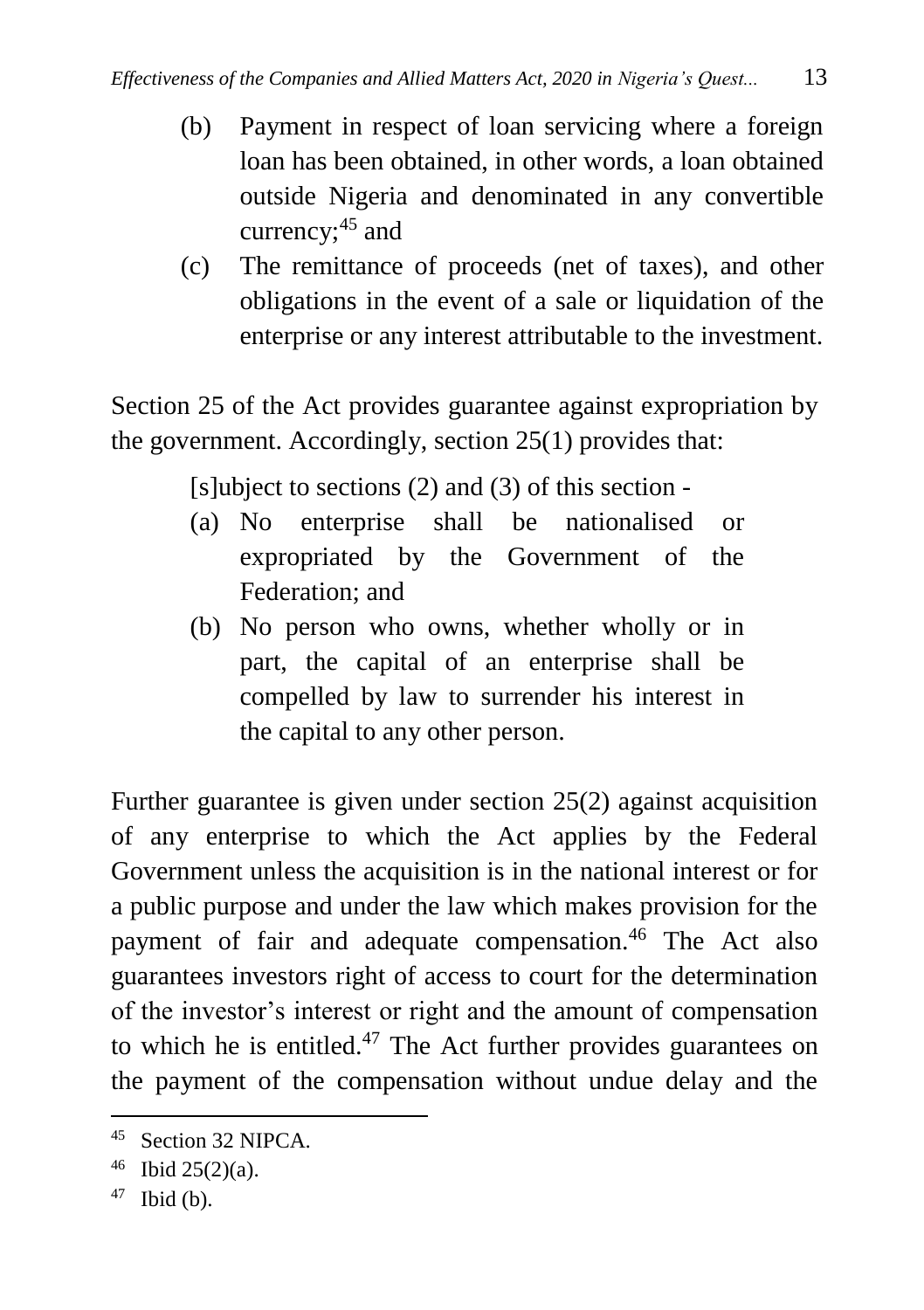authorisation for the repatriation of the compensation in convertible currency where applicable.<sup>4849</sup>

# **2.2 Foreign Exchange (Monitoring and Miscellaneous Provisions) Act (FEA) 1995**.

The FEA repealed and replaced the Exchange Control Act of 1962 and the Exchange Control (Anti-Sabotage) Act of 1984. The Act provides in section 37(2) that if the provisions of any other law or enactment is inconsistent with any provision in the Act, the provisions of that other law shall, to the extent of the inconsistency, be void. Accordingly, the restrictive provisions of the two pieces of legislation above (the Exchange Control Act 1962 and The Foreign Exchange Anti-Sabotage Act 1984) are no longer applicable and they have been omitted in the LFN 2004.

The FEA permits investment by any person in any enterprise or securities with foreign currency or capital imported into Nigeria through an authorised dealer by any means, including telegraphic transfer, cheques or other negotiable instruments and converted into the Nigerian currency (Naira) in the market.<sup>50</sup> As a means to guarantee the safety of such imported capital, section 16(1) provides that foreign capital lawfully imported into Nigeria and invested into an enterprise shall be guaranteed unconditional transferability of funds through authorised dealer in freely convertible currency relating to:

(a) dividends or profit (net of taxes) attributable to investment;

<sup>48</sup> Ibid 25(3).

<sup>49</sup> The Exchange Control Act 1962 and the Foreign Exchange Anti-Sabotage Act have been omitted in the Laws of the Federation (LFN) 2004.

<sup>50</sup> Section 15(1) FEA.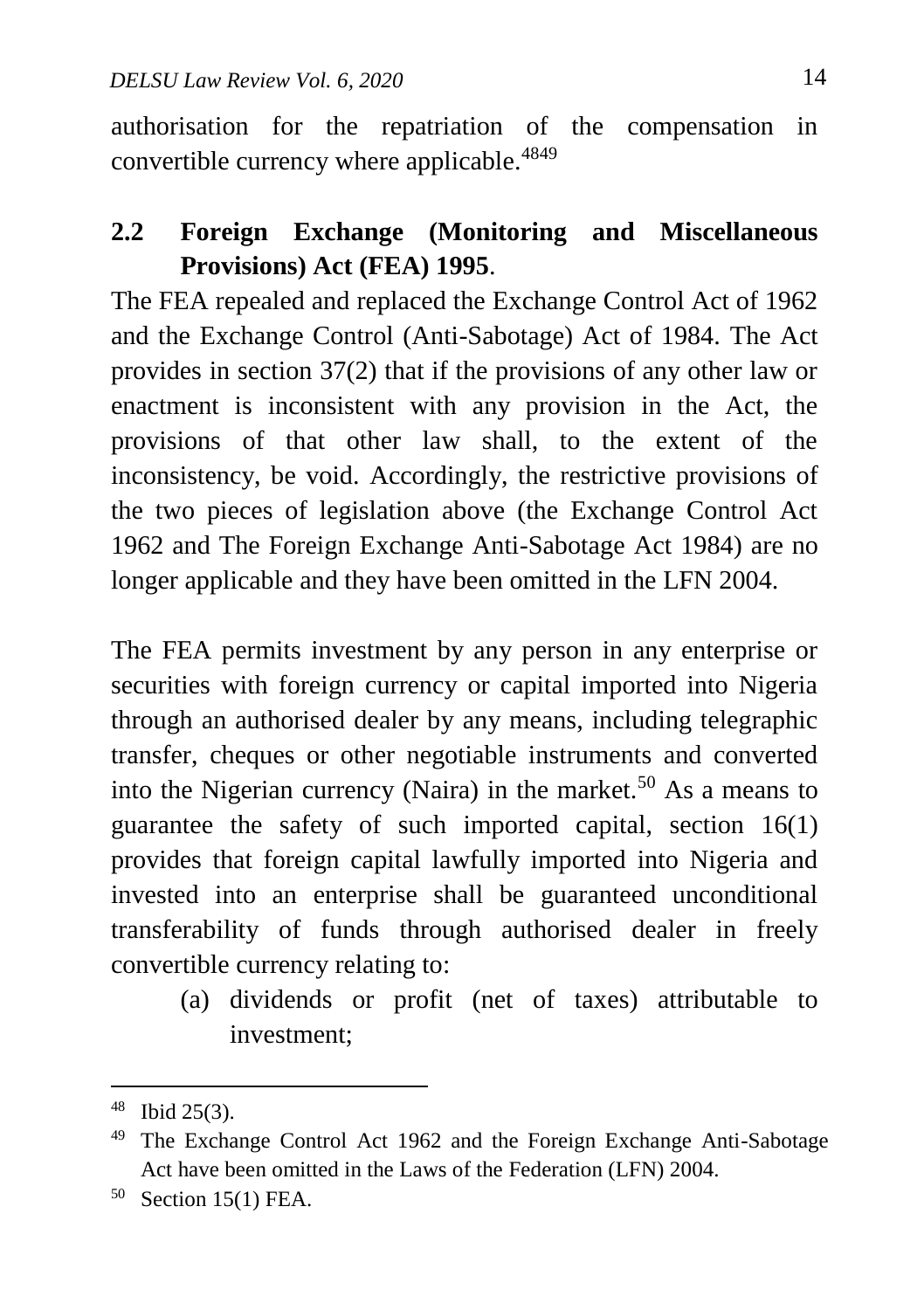- (b) payment in respect of loan servicing where a foreign loan has been obtained; and
- (c) the remittance of proceeds (net of taxes) and other obligations in the event of sale or liquidation of the enterprise or any interest attributable to the investment.<sup>51</sup>

Further guarantee is provided under section 17(5) that "no money imported for the purpose of this Act shall be liable to seizure or forfeiture or suffer any form of expropriation by the Federal or State Government. The Act also authorises the opening and operation of a domiciliary account designated in foreign currency, and a person applying to open a domiciliary account is not required to disclose the source of the foreign currency to be deposited.<sup>52</sup> The Act also protects an exporter of goods who is required to open and maintain a foreign currency domiciliary account for the purposes of receiving and retaining foreign currency from the proceeds of his export.<sup>53</sup>

# **2.3 Other Legislation/Regulations Relevant to the Foreign Investment Agenda**

There are three other legal/regulatory regimes that deserve some mention with respect to the Nigerian government's drive for foreign investment – the Companies and Allied Matters Act (CAMA) 2020, the Nigerian Code of Corporate Governance (NCCG) 2018 and the Investment and Securities Act (ISA)

<sup>51</sup> This is *imparimateria* with the provisions of section 24 NIPCA.

<sup>&</sup>lt;sup>52</sup> See sections FEA 15-25 with respect to opening, maintaining and operating of a domiciliary account.

<sup>53</sup> Section 19. See also 27 concerning export of goods and service with respect to the procedure and authority to maintain and operate a foreign domiciliary account.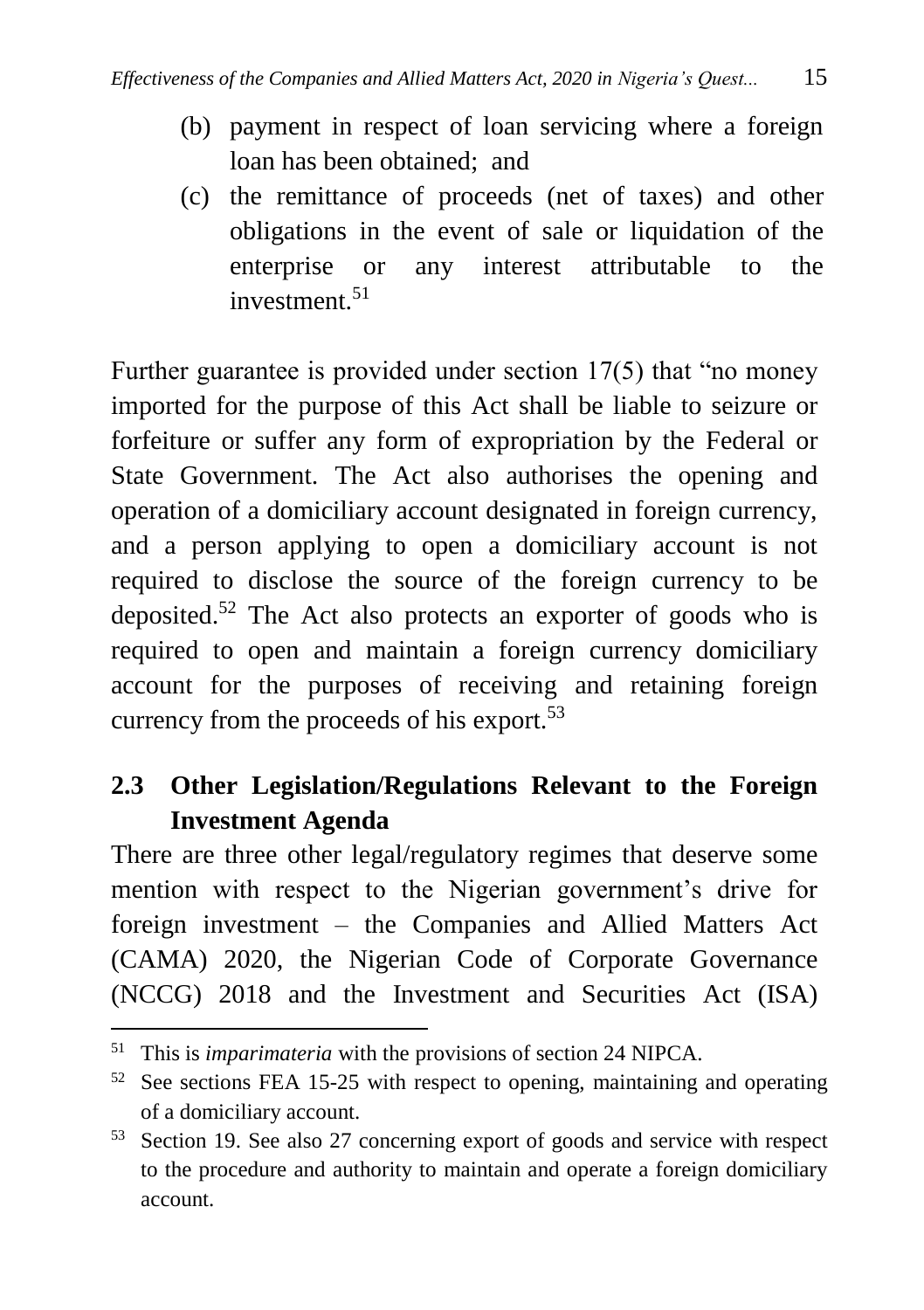2007. <sup>54</sup>Their relevance to the discussion here is in relation to foreign participation in enterprises in Nigeria. However, the connection of the NCCG in this regard is merely tangential but critically important to the focus on investor protection (as the premise of this article) because corporate governance is the driver of corporate accountability.

Foreign participation in Nigeria's economy has its primary basis in the CAMA. The primacy of the CAMA in this regard is underscored by the NIPCA, $55$  which provides that any person who intends to establish an enterprise to which the Act applies must do so in accordance with the CAMA 1990.<sup>56</sup>The relevance of ISA on the other hand, derives from the importance of 'public' corporations, which has been identified by commentators as the main vehicle for the importation of external investment capital.<sup>57</sup>This is because the ISA regulates the operations of the securities (public) market where the shares of 'public' companies are traded.

The significance of the two pieces of legislation to foreign participation in business in Nigeria cannot be overemphasised. In line with government policy on liberalisation the CAMA permits foreign participation in business in Nigeria "subject to the provisions of any enactment regulating the rights and capacity of aliens to undertake or participate in trade or business".<sup>58</sup>The ISA for its part has removed the restriction put on alien participation in

<sup>54</sup> Cap 124 LFN 2004

<sup>55</sup> Section 19 NIPCA.

<sup>56</sup> Now CAMA 2020.

 $57$  See (n 13) above.

<sup>58</sup> Section 20(4) ibid.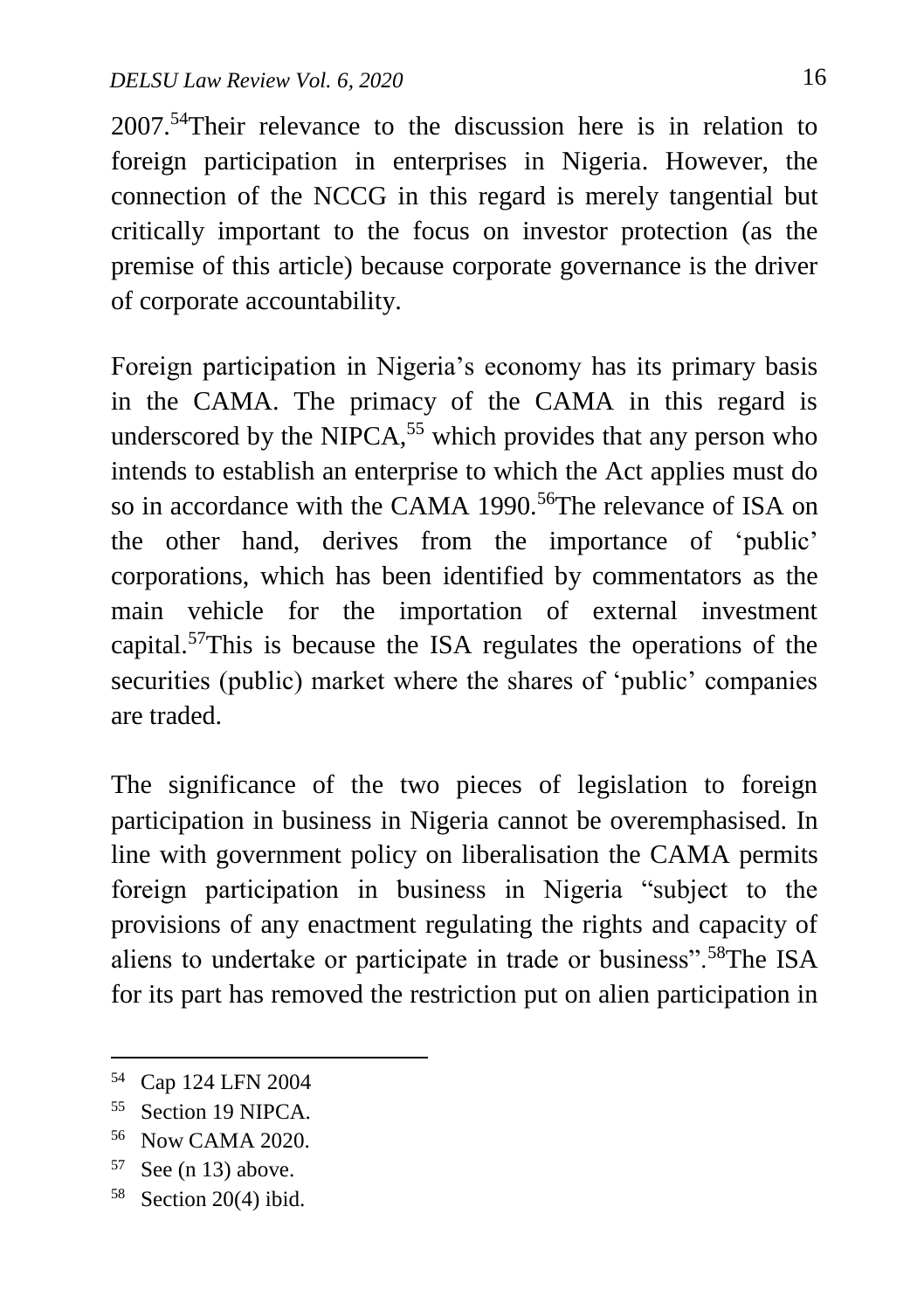the securities market under the Investment and Securities Act 1988. The 1988 Act provides in section 7for a mandatory approval by the Securities and Exchange Commission for transactions in a company in which aliens participate. This requirement has been repealed in ISA 1995 to further emphasise government's policy on trade liberalisation. This clearly shows that the trade liberalisation policy of the government is underpinned by foreign participation in trade and business in Nigeria.

It is commendable that the government offers legislative guarantees, such as the guarantee against government expropriation or nationalisation of businesses in Nigeria.<sup>59</sup> However, it is argued that guarantees against government expropriation as the main strategy for attracting foreign investment may not be the most appropriate strategy to solve the problem of dearth of foreign investment in a country like Nigeria. This is because the main type of expropriation that has engaged both academic commentators and policy makers since the 1990s is type that is perpetrated by "corporate insiders" against corporate 'outsiders' (especially minority and outside investors).<sup>60</sup>

It is as a result of insider abuse that corporate law in the major economic jurisdictions (especially in the common law world) has focused on how to ensure the fidelity of corporate managers.<sup>61</sup> As a result, shareholders are granted oversight and disciplinary rights

 $\overline{a}$ <sup>59</sup> See for example, section 25(1) NIPCA.

<sup>60</sup> S. Bloomfield, *Theory and Practice of Corporate Governance: An Integrated* Approach (Cambridge University Press 2013) 7-17; see Mallin (n 7) 1-18, for how the actions of a few corporate managers led to the collapse of major global corporations and they have affected shareholder value and brought corporate governance problem into focus.

 $61$  Armour and others,  $(n15)$  2.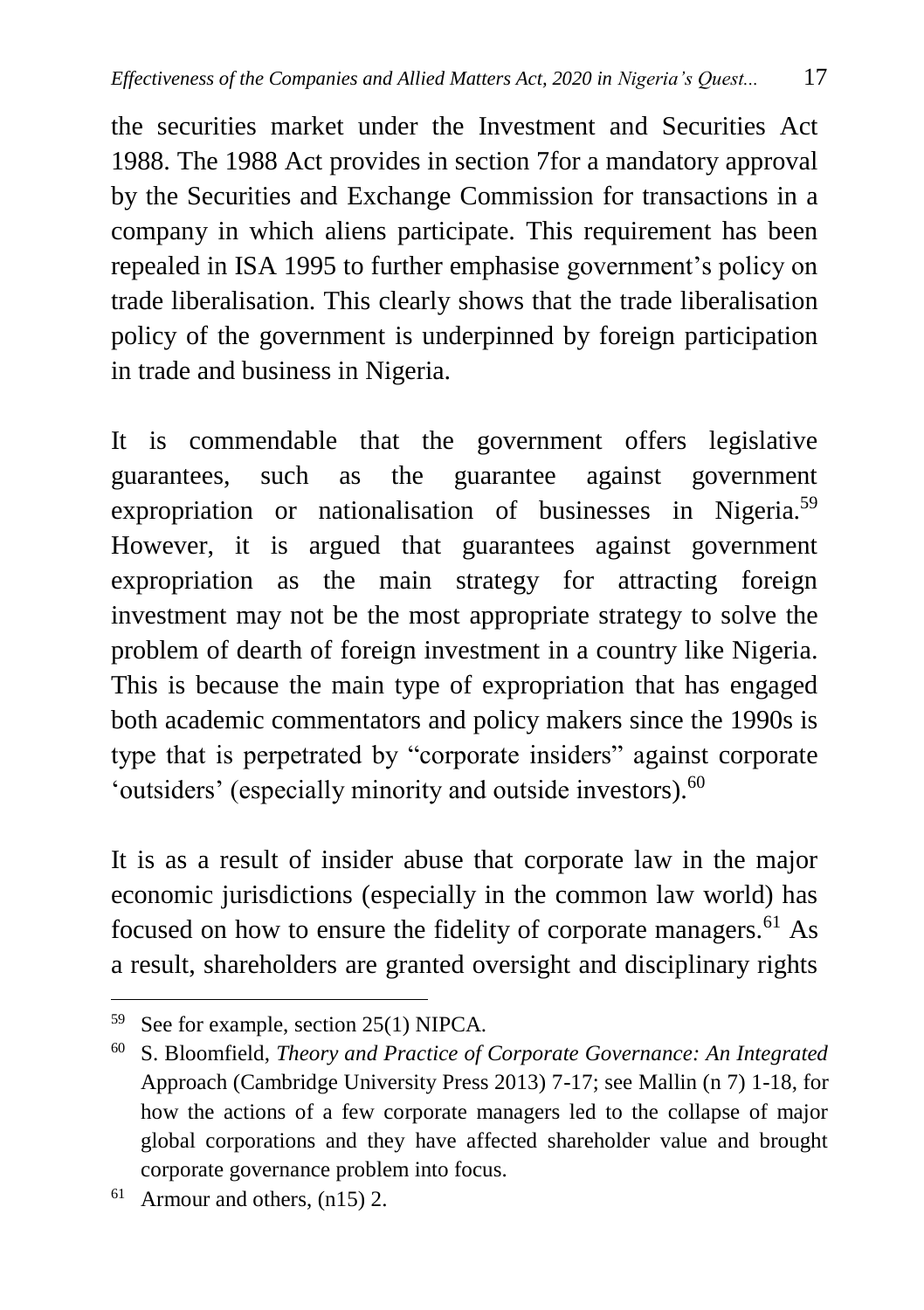in corporate statutes. $62$  They are also granted rights to receive information<sup>63</sup> that will enable them to know how the affairs of the company is conducted. This provides a basis for them to assess the conduct of corporate managers and rein them in where necessary in exercise of their powers under the law. Apart from private enforcement such as shareholders exercising their powers to rein in corporate managers, some authors identified "public enforcement" by organs of the state as another strategy for controlling corporate managers.<sup>64</sup>Both strategies rely upon background rules that clearly define the decision-making authority and powers of corporate actors to support their operations as well as efficient legal enforcement institutions to interpret those rules.<sup>65</sup> This makes the availability of efficient enforcement institutions, such as courts fundamental as the institution with the ultimate jurisdiction to enforce shareholder protection.

Investor protection laws and enforcement<sup>66</sup> practices have been identified as major determinants of external finance for corporations.<sup>67</sup> Therefore, because of the Nigerian government's desire for foreign investment, it is important that Nigeria's corporate legal regime addresses both investors/shareholders

1

 $62$  See notes 19 & 20 above

<sup>63</sup> CAMA 388.

<sup>64</sup> J. Armour and H. Hansmann and R. Kraakman, 'Agency Problems and Legal Strategies' in R. Kraakman and others, *The Anatomy of Corporate Law: A Comparative and Functional Approach* (3rdedn, Oxford University Press 2017) 39-41

<sup>65</sup> Ibid, 40-41.

<sup>66</sup> Enforcement refers to the entire legal process in a given jurisdiction: the court system, prosecution system etc.

 $67$  La Porta, R and others,, 'Legal Determinants of External Finance' [1997](52) (3)*The Journal of Finance*; 1131, 1149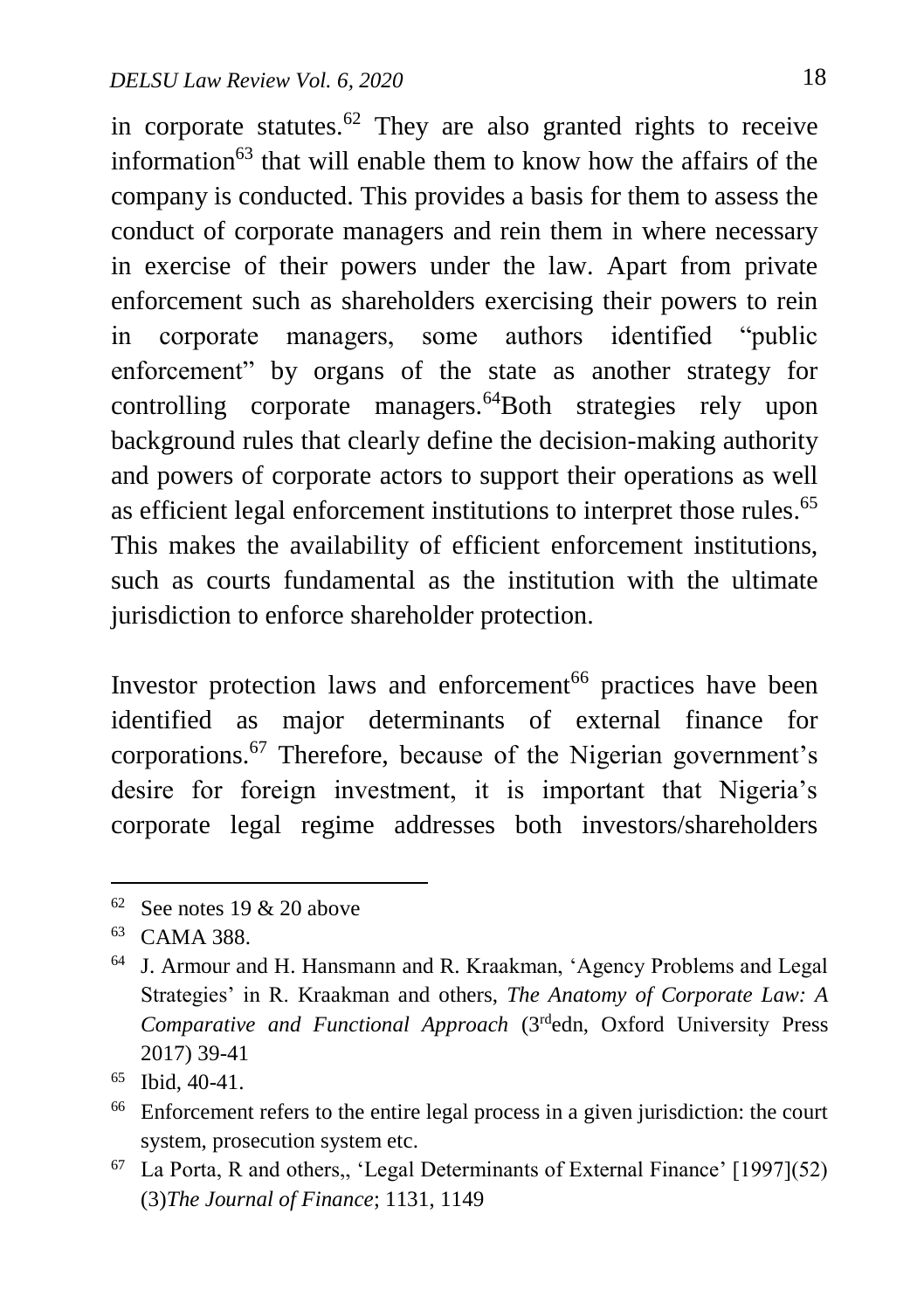rights under CAMA as well the enforcement of those rights because legal rules for investor protection may matter far less than their enforcement.<sup>68</sup> The CAMA 2020is interrogated in the next part to highlight the provisions that are dedicated to protecting investors/shareholders rights, and the jurisdiction of the courts to enforce shareholders rights under the regime.

### **3. Shareholder/Investor Protection under CAMA 2020**

Current scholarship has identified shareholder/investor protection as a prerequisite for attracting foreign investment.<sup>69</sup> Nigeria and other developing jurisdictions need foreign capital to power their economies and promote economic development.<sup>70</sup> The deregulation of the economies of developing countries including Nigerian economy since the 1990s with foreign investor friendly legislative/regulatory reforms<sup>71</sup> attest to this fact. However, the Companies Act has been identified as the primary legislation for regulating the operations of corporations as well as for regulating relationships among corporate participants. This makes the protection for shareholders/investors under the new CAMA fundamental to Nigeria's quest for foreign investment. Thus, the CAMA is interrogated here to show how the principles underlying shareholder/investor protection is reflected under the regime.

 $\overline{a}$ <sup>68</sup> Coffee' J. Jr, 'Privatization and Corporate Governance: Lessons from Securities Market Failure' [1999-2000](29)*J. Corp L*; 1, 2.

<sup>69</sup> Bebchuck and Weisbach (n22) 18; La Porta et al, 'Legal Determinants' (n66) 1149.

<sup>70</sup> See the excellent and detailed analysis by Peter Muchlinski on the dearth of foreign investment in developing markets: P T Muchlinski, *Multinational Enterprises and the Law* (2ndedn, Oxford University Press 2007); Bebchuck and Weisbach (n22) 21.

<sup>71</sup> In the case of Nigeria, see the discussion above on legislative/regulatory reforms in Nigeria since the 1990s.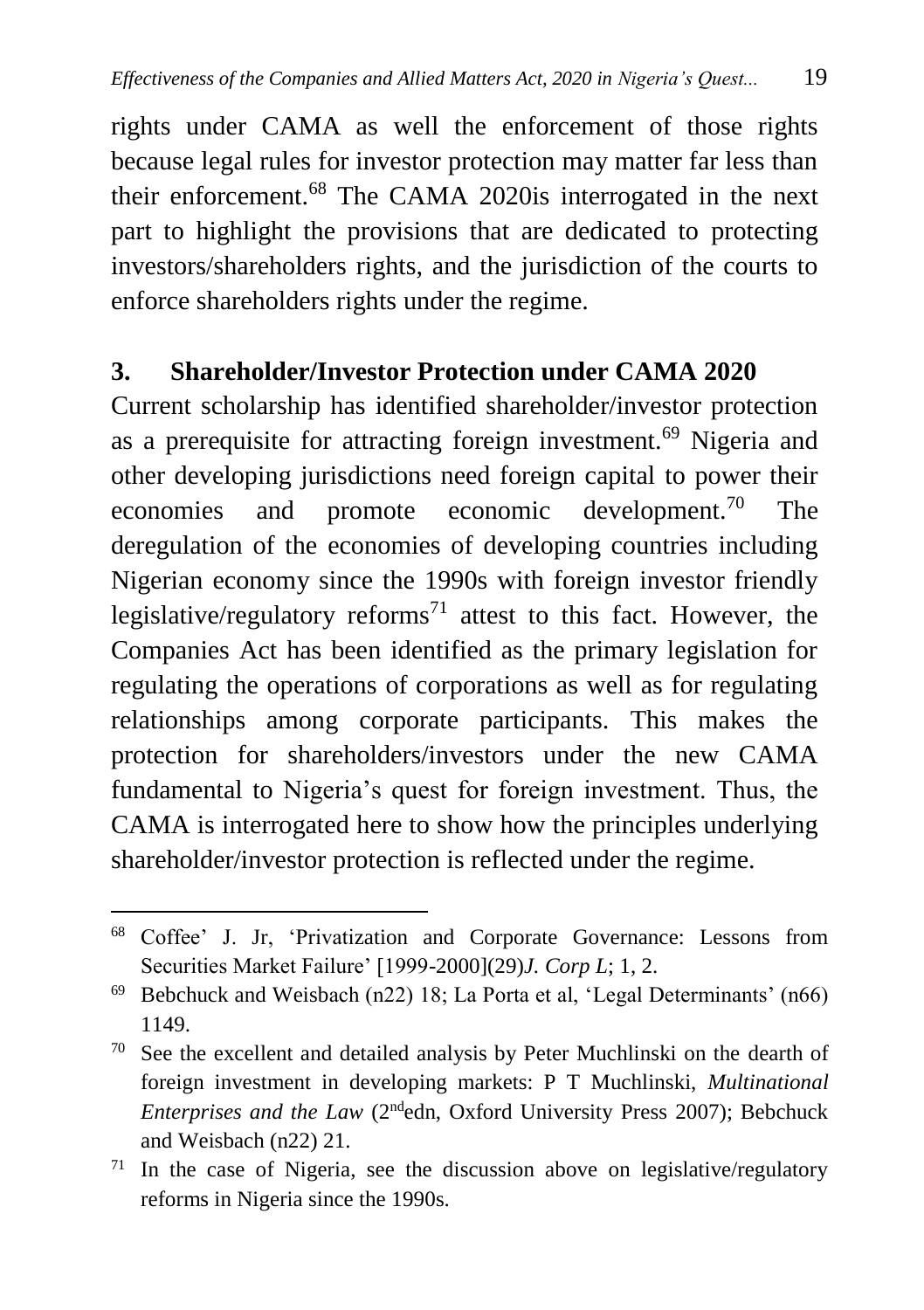The separation of ownership and control is at the core of shareholder protection in corporate legal regimes, especially in the common-law jurisdictions<sup>72</sup> including Nigeria. This separation of ownership and control which is highlighted in the CAMA by the vesting of authority to manage a Nigerian company in the board of directors.<sup>73</sup> Although section  $87(1)$  of the Act purportedly divides the powers to manage a company between the general meeting of the company and board of directors, the Supreme Court of Nigeria has since recognised the primacy of directors in corporate administration in Nigeria in the case of *Baffa v Odili<sup>74</sup>* as the persons duly appointed by the company to direct and manage the business of the company. 75

To underscore the pivotal role of directors in the management of a Nigerian company, the CAMA further clarifies the division of management powers between general meeting and the board of directors by providing that the company shall be managed by the board of directors who may exercise all such powers except those reserved for the general meeting under the Act or the articles.<sup>76</sup> The separation of ownership and management is complete under CAMA with management of the corporation firmly in the hands of directors. As a result, offering protection to the owners of shares

<sup>72</sup> Berle and Means (n8) 9.

<sup>73</sup> Section 87(3) CAMA.

<sup>74</sup> (2001) 15 NWLR (pt 737) 709.

<sup>75</sup> Ibid at 737. In this case the powers of the director to direct and manage the business of the company, according to the court, derives from the provisions of section 244 of the old CAMA (LFN 2004), which is contained in section 269(1) CAMA 2020, which provides that '[a] Director of a company registered under this Act is a person duly appointed by the company to direct and manage the business of the company'.

<sup>76</sup> Section 87(3) CAMA.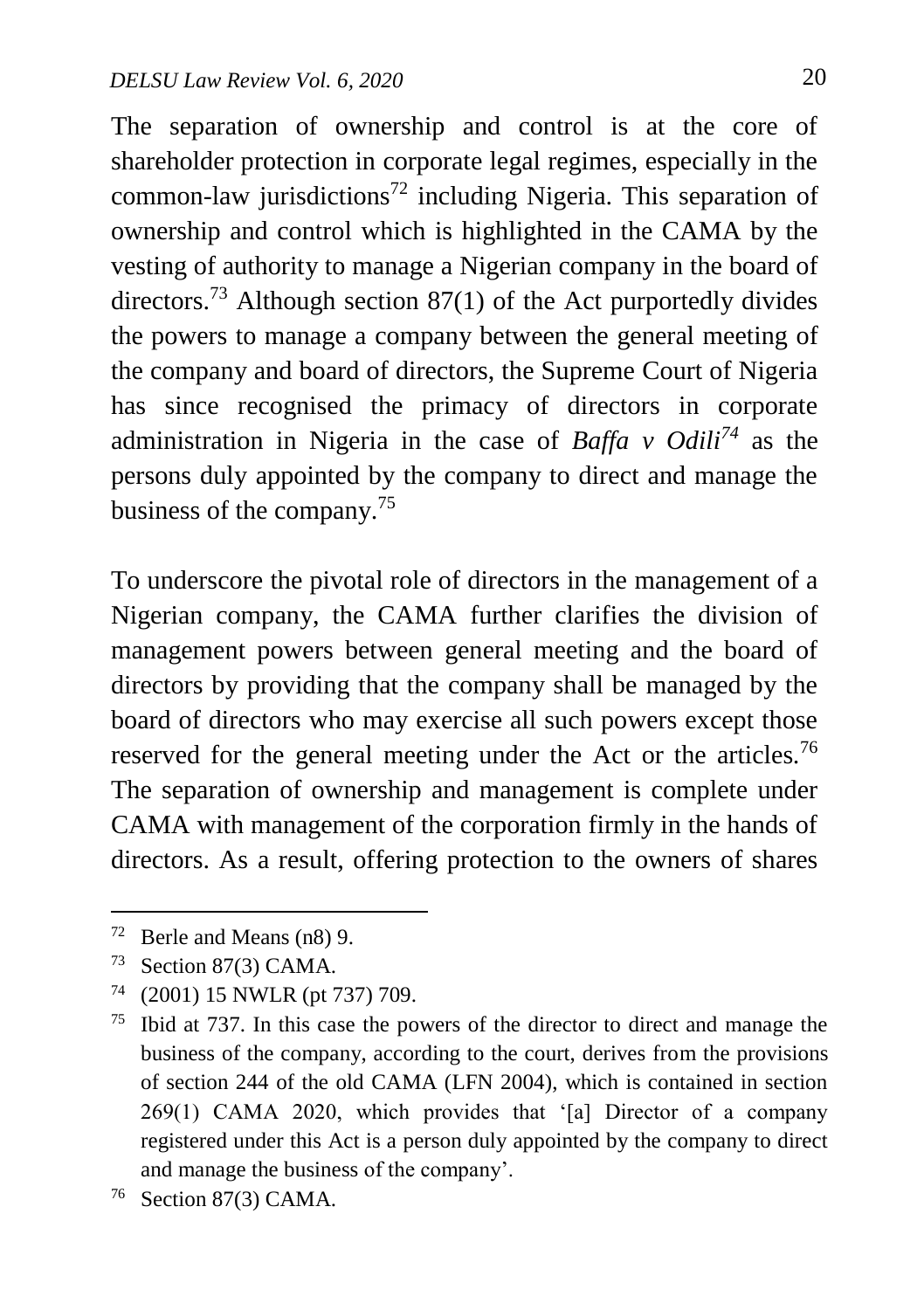(shareholders/investors) becomes imperative. This imperative is recognised by CAMA 2020 as shareholder are granted oversight and disciplinary powers aimed at protection for their class. For example, the legal position of directors as provided in section 309(1) shows a clear intention to subject corporate managers to shareholders' interest. The CAMA puts directors legal position in the following words: '[d[irectors are trustees of the company's moneys, properties (sic) and their powers and as such must account for all the monies over which they exercise their powers honestly in the interest of the company and all the shareholders'.

To ensure directors' loyalty, shareholders are the only group that is granted powers under CAMA to control the board of directors or review its activities. The Act provides a number of legal controls necessary to achieve the envisaged protection through a broad range of directors' general duties (set out in section 305), based on equitable principles relating to fiduciary duties.<sup>77</sup> Section 305 provides that a company's director have a fiduciary relationship towards the company as a result of which he is required to observe utmost good faith towards the company in any transaction with the company or on its behalf.

Oversight powers granted shareholders under corporate statutes has been attributed to their position as the last in the corporate revenue distribution chain, which makes them to 'have the strongest economic incentive to care about the residual claim, which means they have the greatest incentive to elect directors

<sup>77</sup> Ojogbo, S.E. and Ezechukwu, N.V. 'Shareholder Protection: A Comparative Review of the Corporate Legal/Regulatory Regimes in the UK and Nigeria' [2020] (63) (3) *Journal of African Law*;399, 409.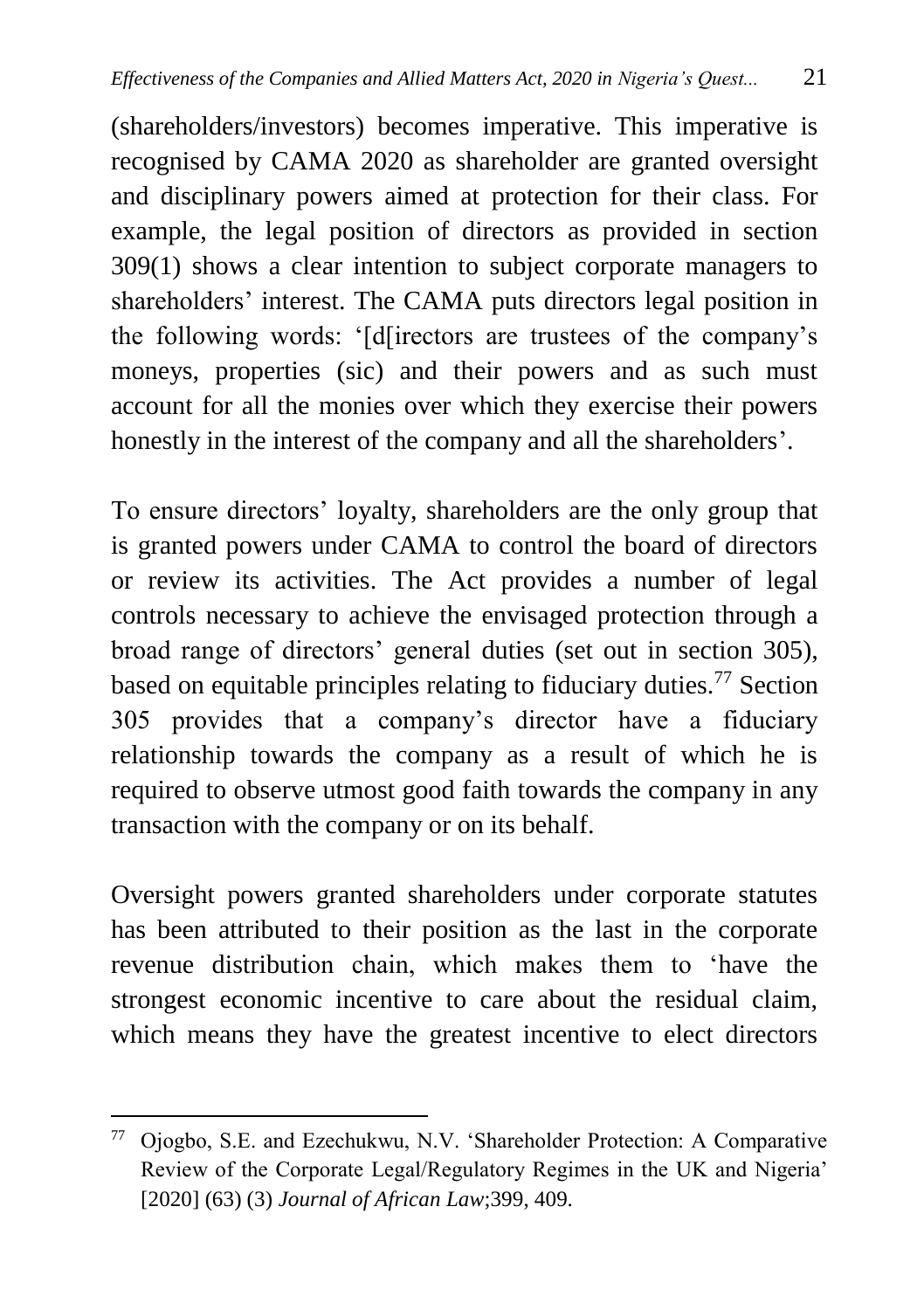committed to maximising firm profitability'.<sup>78</sup> CAMA recognises the need for shareholder protection as they are granted the right to attend general meetings,  $79$  and the right to vote at such meetings.  $80$ This also includes the right to vote on the appointment<sup>81</sup> and removal of directors  $82$ 

In addition, CAMA provides certain safeguards and control mechanisms for shareholders to rein in directors to ensure adequate protection for their class.<sup>83</sup>This is ostensibly a channel through which shareholders can ensure that directors focus on promoting the interest of the company for the benefit of its shareholders. One of the major powers granted to the shareholders under the CAMA in this regard is the power to petition for relief if the company's affairs are being conducted in an illegal manner.  $84$ Section 354 provides the grounds upon which such application may be brought before the court. To ensure that this power is not illusory, section 355 gives the courts very wide-ranging

1

<sup>80</sup> See section 248 & 249 CAMA for voting rights and voting procedures.

<sup>81</sup> *Ibid* section 273.

<sup>82</sup> *Ibid* section 288.

<sup>&</sup>lt;sup>78</sup> Bainbridge (n9) 50.

<sup>79</sup> See section 244 CAMA for those entitled to receive notice of meetings, and section 251 for members' right to attend any general meeting of the company. See also section 252 which provides that "[e]very person who is entitled to receive notice of a general meeting of the company as provided under section 251 of this Act, is entitled to attend such a meeting.

<sup>&</sup>lt;sup>83</sup> In addition to protecting shareholders, the CAMA also provides protection for other interest groups. One prominent group protected under CAMA is the creditor class as one of the corporate groups granted power to apply to court to redress illegal or oppressive conduct by corporate insiders. See sections 353-364.

<sup>&</sup>lt;sup>84</sup> Section 353 CAMA.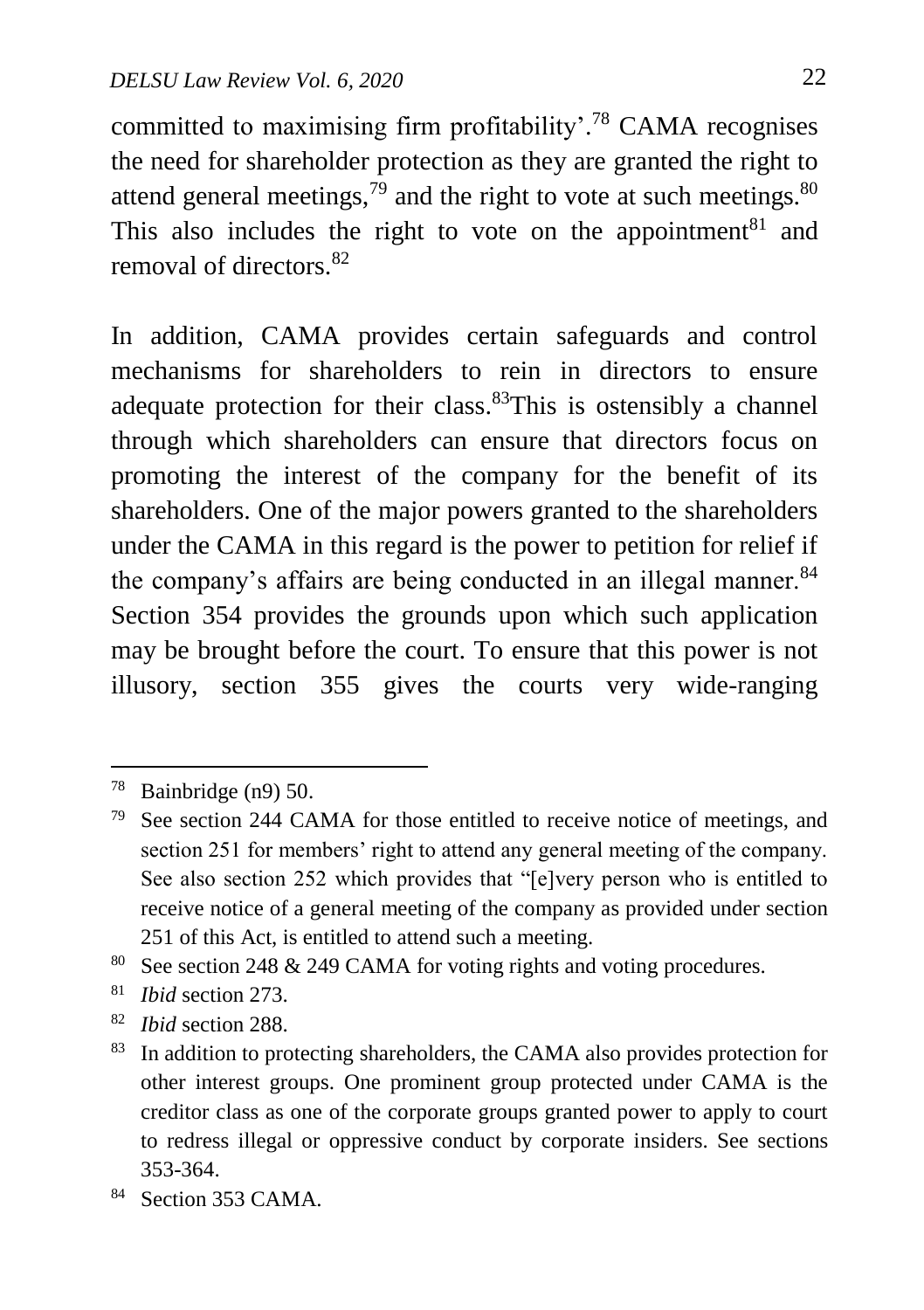jurisdiction to grant relief against any illegal or oppressive conduct of a company's affairs by those in charge.

As some authors argue, the ability of shareholders to exercise powers granted to shareholders under CAMA depends largely upon the quality of information they have about board activities.<sup>85</sup> The CAMA provides extensively for the means through which shareholders can obtain information on board activities. The primary means for making information available under the CAMA is through accounting records provided for in section 374. This section explicitly mandates the board of directors to keep accounting records to show and explain company's transactions. Section 374(2) provides that:

> [t]he accounting records are sufficient to show and explain the transactions of the company and as such, are to-

- (a) disclose with reasonable accuracy, at any time, the financial position of the company; and
- (b) enable the directors to ensure that any financial statement prepared under this Part comply with the requirements of this Act as to form and content of the company's financial statement.

The accounting records are required to contain among other things, entries from day to day of all sums of money received and expended by the company and record of assets and liabilities of the company.<sup>86</sup>

<sup>85</sup> Ojogbo and Ezechukwu (n 77) 415.

<sup>86</sup> Section 374(3)(a) & (b) CAMA.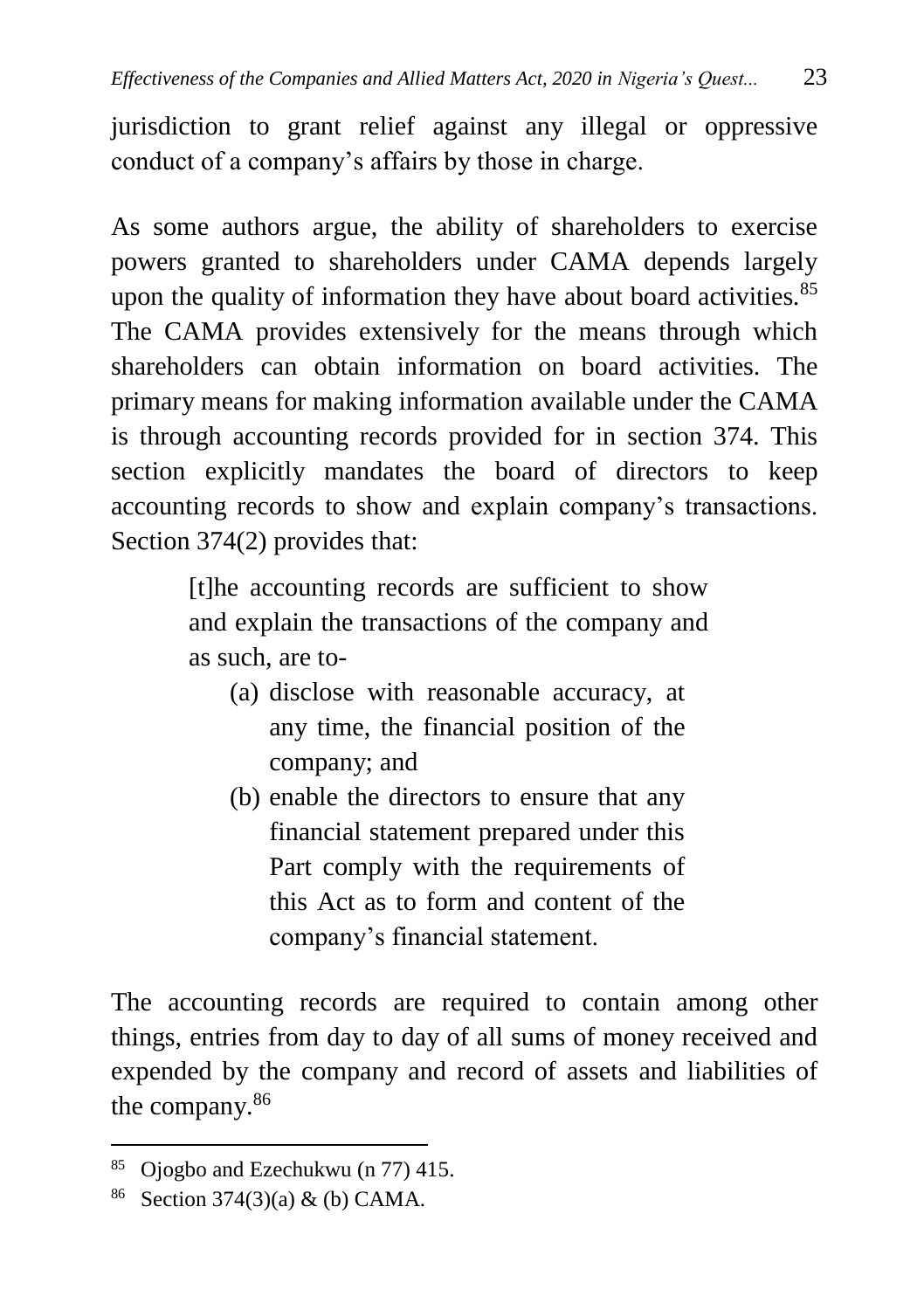It is instructive that the accounting records are required to be sufficient enough to show and explain the transactions of the company and also to disclose, with reasonable accuracy, the financial position of the company at any time. This is because the accounting records are the basis for preparing the financial statements which directors are required to prepare in respect of each year.<sup>87</sup> Except for the exemptions with respect to private companies,<sup>88</sup> the financial statements required to be prepared under section 377 shall include, statement of the company's accounting policy; the balance sheet or balance sheet as at the last day of the year; profit and loss account; notes on the accounts; the auditor's report; the director's report; statement of the source and application of fund or statement of cash flow; changes in equity etc.  $89$ 

The financial statement required under section 377 must comply with the comprehensive format for preparing such accounts as laid down in First Schedule to CAMA.<sup>90</sup> CAMA mandates the inclusion of balance sheet and profit and loss account in the financial statement in the following words: '[t]he balance shall give a true and fair value of the affairs of the company as at the end of the year, and the profit and loss account shall give a true and fair view of the profit and loss of the company for the year'.<sup>91</sup>

In addition to the financial statement, the directors' are also required to prepare "Directors' Report" in respect of each year,

- <sup>90</sup> *Ibid* s,378.
- <sup>91</sup> Section s.378(2) CAMA.

<sup>87</sup> *Ibid*s.377(1).

<sup>88</sup> *Ibid s* 377(3)

<sup>89</sup> *Ibid* s,377(2).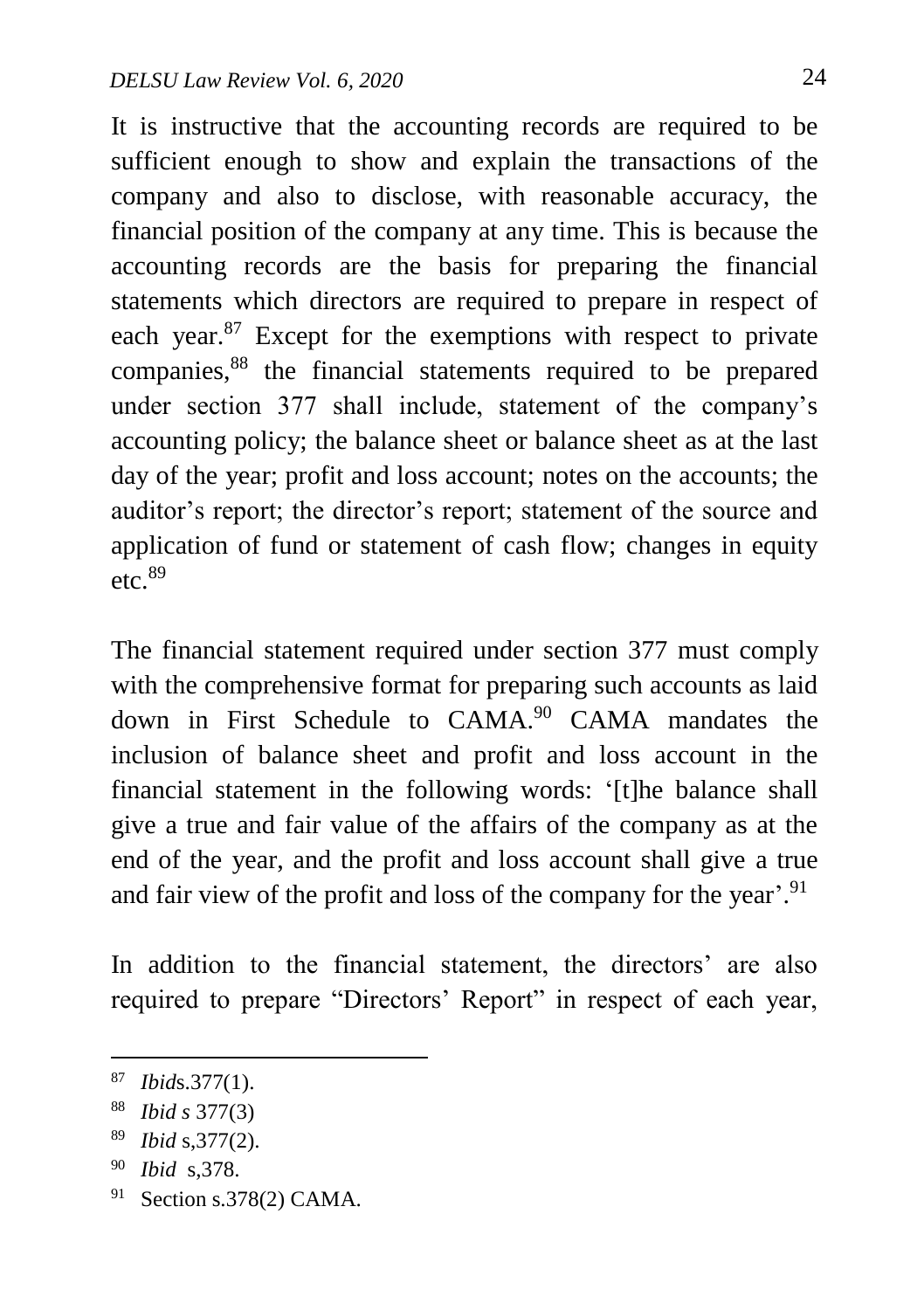which should contain a fair view of the development of the business of the company and its subsidiaries during the year.  $92$  The financial statement derives from the company's accounting records.<sup>93</sup> This is supported by the directors' report required to among other things report the financial activities of the company in the course of the year and any significant change in those activities in the year. $94$  The fact that the Act imposes a duty on directors to lay and deliver financial statement before the company in general meeting,  $95$  and grant shareholders right to obtain copies of such statements<sup>96</sup> shows that its purpose is primarily to inform shareholders of the state of affairs in the company.

The oversight rights and disciplinary powers granted shareholders under CAMA are the means by which shareholders control directors, and rein them in to ensure that they conduct the affairs of the company in line with their obligation to manage the affairs of the company for the benefit of the company and its shareholder. Therefore, the importance of giving shareholders information about the state of affairs in the company through the financial statement cannot be overemphasised. This is because it is only through such information that shareholders could assess directors' fealty. Some authors argue that it is on the basis of such information that "shareholders can effectively exercise their rights of supervision and control over the directors, including the power to petition for relief if the affairs of the company are being conducted in an illegal or oppressive manner".<sup>97</sup>

 $\overline{a}$ 

<sup>96</sup> *Id* s.387.

<sup>92</sup> *Id*s.385(1)(a).

<sup>93</sup> *Id s.*374(2)(b).

<sup>94</sup> *Id* s.385(2)

<sup>95</sup> *Id* s.388

 $97$  Ojogbo and Ezechukwu (n 77) 411.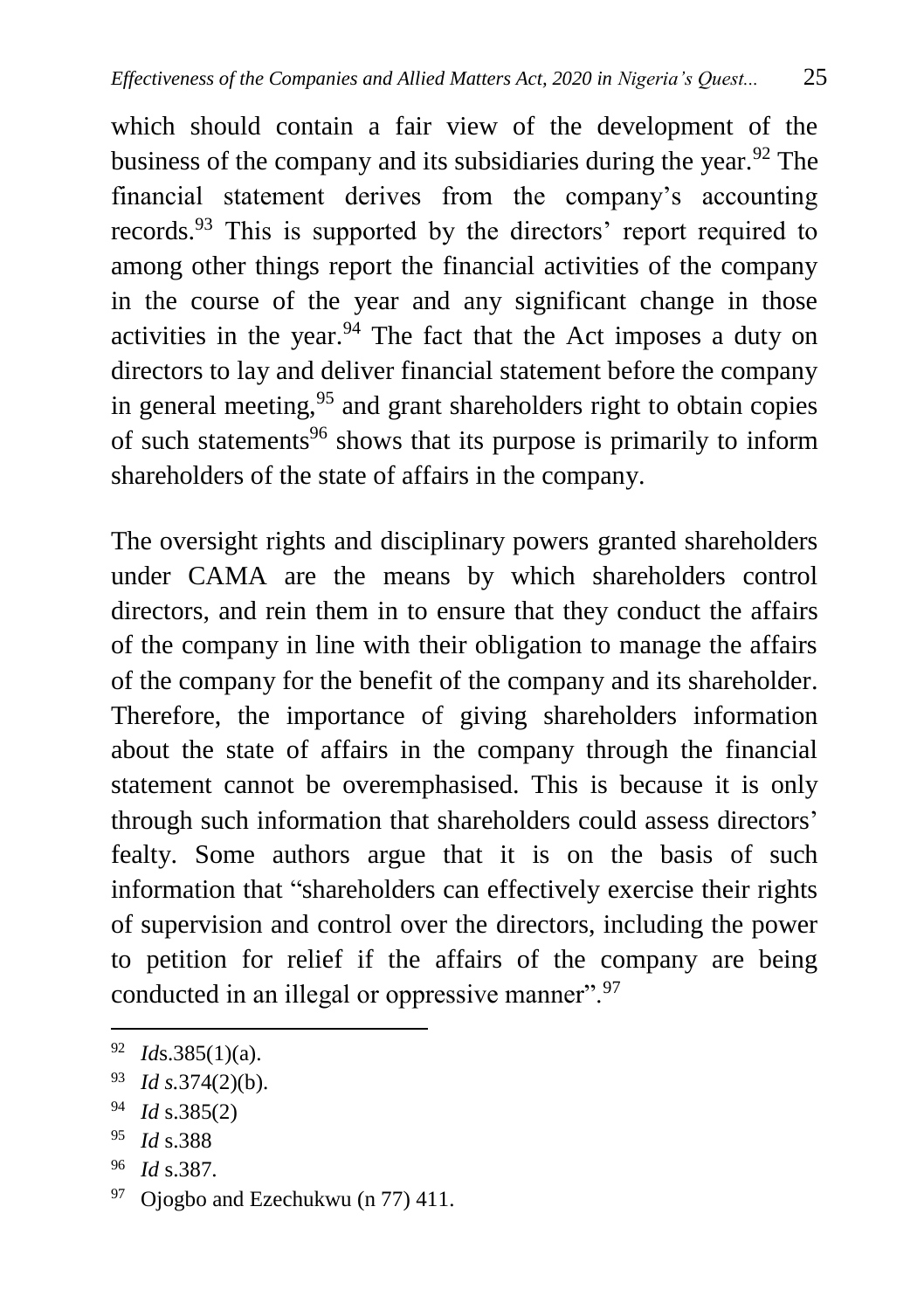Protection for shareholders is about the rights and powers that they are granted under corporate legal regimes and effective access for their enforcement. It would appear that the oversight rights and disciplinary powers granted shareholders under CAMA provide enough protection for shareholders of a Nigerian company. Since enforcement may sometimes matter far more than legal rules, <sup>98</sup> it is argued that the failure of the current CAMA to pay special attention to the exercise of Courts jurisdiction in matters concerning investors/shareholders rights and relationships among corporate participants is a major gap.

In view of the above, the next part briefly compares the Nigerian regime and investor protection under the UK Companies Act and follows with a critique of the Nigerian regime to highlight the weaknesses in the Nigerian regime and suggest improvements. The discussion of the UK regime is premised on the fact that the Nigerian regime is modelled on the UK model. Therefore, the fact that the UK is major financial and economic centre $99$  where foreign investment is not a challenge makes it apposite to borrow from the system or find ways to address the peculiarities in the Nigerian corporate environment since the focus in Nigeria is to attract foreign investment.

# **4. A Comparative and Critical Analysis of Shareholder Protection under the CAMA 2020 and the Companies Act, 2006 (UK)**

There are four mechanisms that embody corporate governance under CAMA that provide a basis for shareholders to protect their

<sup>98</sup> Coffee (n 68).

<sup>99</sup> M. Johnston, 'The Top Three Financial Centers in the World' (October 9 2020) <www.investopedia.com.> accessed 27 November 2020.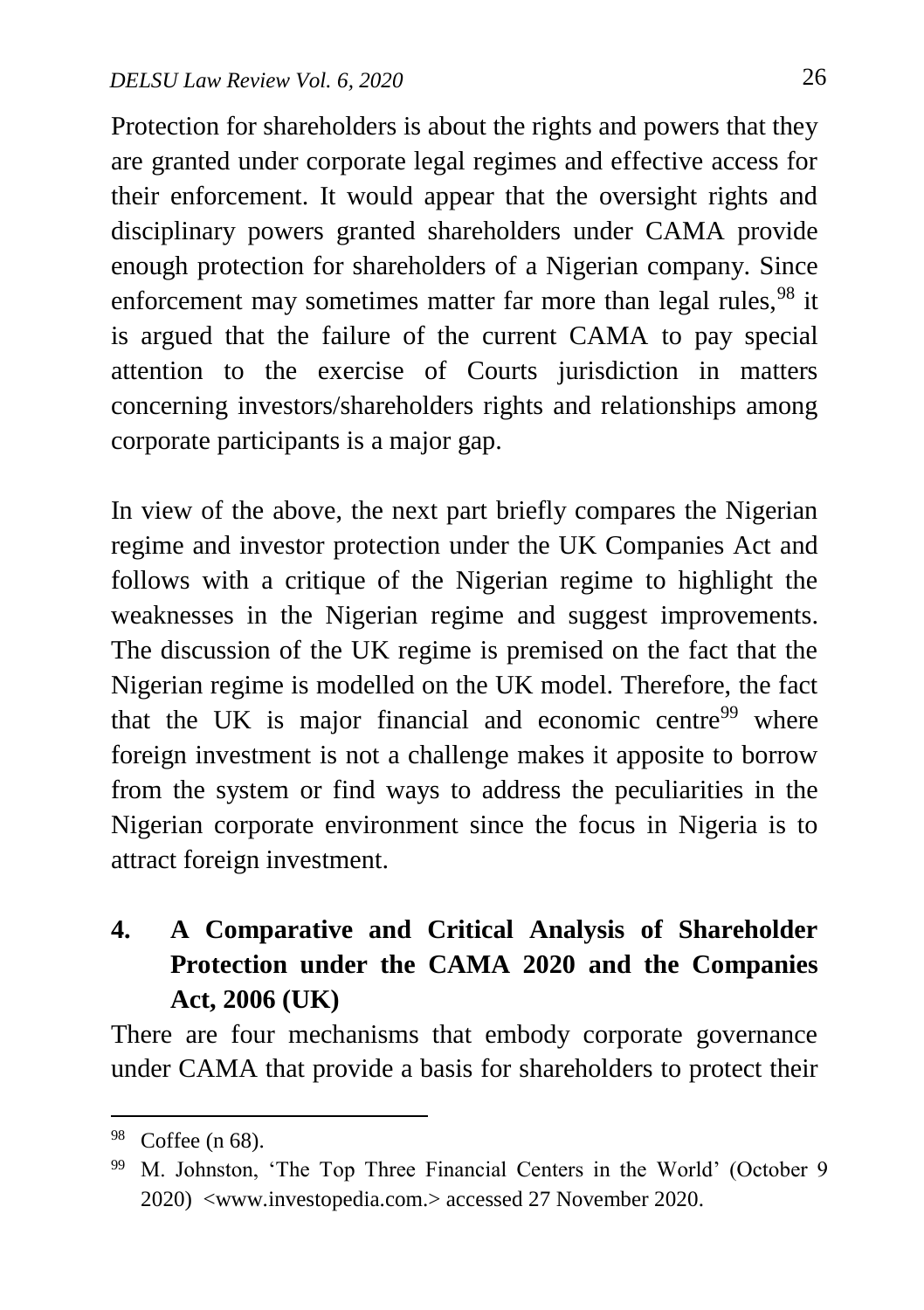class. First is that they are granted sundry rights, such as the right to attend meetings and vote on critical corporate policies and decisions including the right to discipline and dismiss corporate managers.<sup>100</sup> Secondly, CAMA imposes a fiduciary responsibility on directors, and section 309(1) emphasises directors' trusteeship with a duty to account for all the monies over which they exercise their powers honestly in the interest of the company and all the shareholders. Thirdly, CAMA also grants access to shareholders to obtain information on how the affairs of the company is being conducted by corporate managers through the various reports<sup>101</sup> that the board is mandated to prepare and lay before the general meeting.<sup>102</sup> The information concerning how the affairs of the company is being conducted is critical to the final level of engagement, which is the right to make application to the court for relief where the affairs of the company are being conducted in an illegal manners.<sup>103</sup>

It would appear from the above that CAMA provides sufficient protection for shareholders of a Nigerian company against corporate insider opportunism. This is because, apart from the power of shareholders to dismiss a board by ordinary resolution without regard to contractual terms,<sup>104</sup> they also have a right to hold directors to account by applying to court. The CAMA grants shareholders sundry rights of action against the company and its controllers. For example, a minority shareholder may bring a personal action to enforce a right due to him personally, or a

 $\ddot{\phantom{a}}$ 

<sup>104</sup> Section s.288(1) CAMA.

<sup>100</sup> Sections 248, 249, 273 & 288 CAMA.

<sup>101</sup> *Ibid*, sections 374, 378, and 387.

<sup>102</sup> *Ibid*, s.388.

<sup>103</sup> *Ibid*, s.353.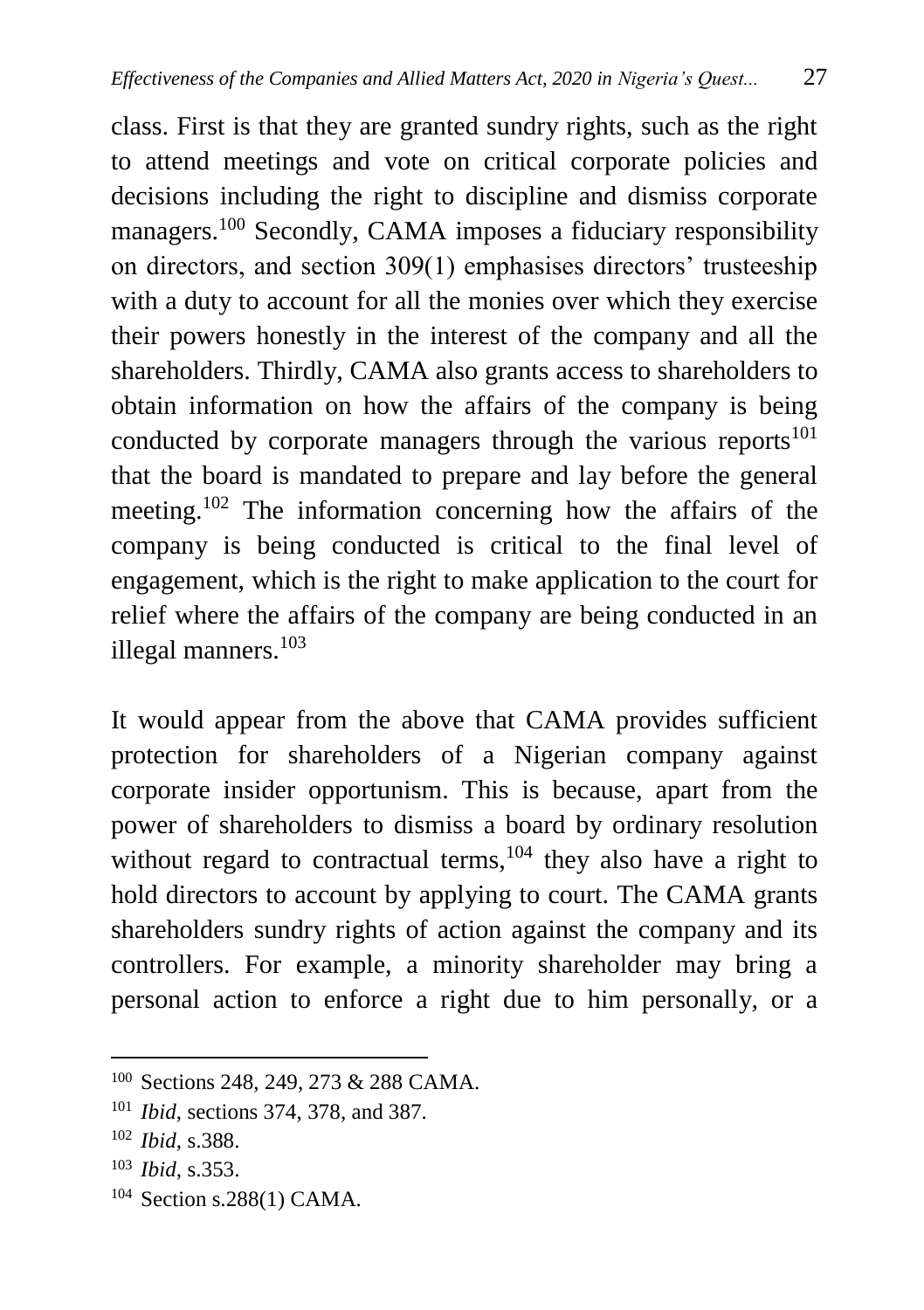representative action on behalf of himself and other affected members to enforce any right due to them.<sup>105</sup> A member may also apply to the Court for leave to bring an action in the name or on behalf of a company by way of a derivative action.<sup>106</sup> Personal action and representative action as well as derivative action are mostly used to protect minority shareholders. However, any member may petition for relief if the affairs of the company are being conducted in an illegal manner. The court has very wideranging jurisdiction to grant relief in this regard, including an order that the company be wound up. $107$ 

Shareholder rights, such as voting and other sundry rights and the right of recourse to the courts found in CAMA 2020 are the basic protections available to shareholders in most common law jurisdiction that operate the UK model. The UK Companies Act 2006 provides copiously for the right of shareholders to attend meetings and to vote at such meetings.<sup>108</sup> Disclosure rights (i.e. right to obtain information from the corporate board through financial statements, directors report etc.)<sup>109</sup> and the right to apply to court to enforce the rights granted them under the  $Act^{110}$  are also provided for under the UK CA. The UK CA gives the court wide-ranging jurisdiction to remedy conduct of a company's affairs 'that is unfairly prejudicial to the interest of its members generally or some part of its members'.<sup>111</sup>

<sup>109</sup> *Ibid*, s 415.

- <sup>110</sup> *Ibid*, s 994(1).
- <sup>111</sup> *Ibid*, part 30 (ss 994-99).

<sup>105</sup> *Ibid*, section 344(1).

<sup>106</sup> *Ibid*, section 346(1).

<sup>107</sup> *Ibid,* section 355(2).

<sup>108</sup> UK CA s 281-87.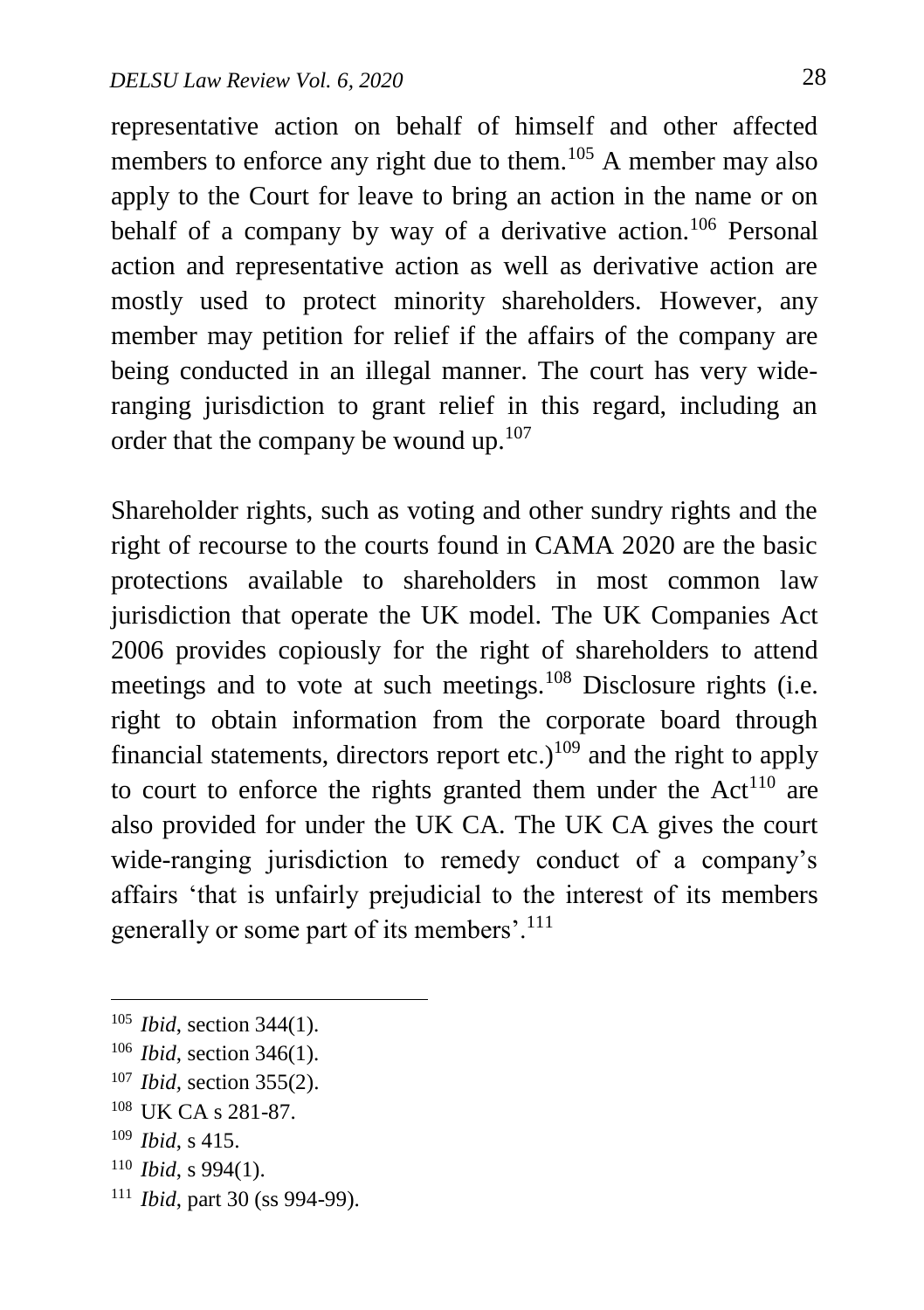However, since the aim for granting shareholders these rights is to protect them against insider opportunism, they may be unable to realise such rights if they are unaware of the actions of controllers that prejudice those rights. The only way for bringing corporate controllers infractions to the notice of shareholders is through corporate disclosures which is the kernel of the UK corporate governance regime. In fact, current scholarship characterise the UK strategy for shareholder protection as governance-oriented because the system depends on corporate governance rules to oversee and control corporate managers.<sup>112</sup>This may be the explanation for why the UK system mandates extensive disclosure requirement regime to be able to enhance the quality of information available to investors/shareholders.<sup>113</sup> The frequency and scale of financial crises since the  $1990s$ ,  $114$  which has been attributed to corporate governance failure necessitated enhanced disclosure rules. The UK has responded to the challenges with several far reaching amendments to 2006 Act with a view to improving the disclosure philosophy.

The need for improved disclosure philosophy in the UK cannot be overemphasised given that it depends on compliance mechanism that largely relies on intervention by principals (shareholders).<sup>115</sup> This provided the basis for improving disclosure requirements under the UK CA to enhance the quality of information that the

<sup>1</sup> <sup>112</sup> Armour, J. and Gordon, J. N. 'The Berle-Means Corporation in the 21<sup>st</sup> Century' (working paper on file, 2008) 3, cited in Bruner, C. M. 'Power and Purpose in the Anglo-American Corporation' [2010](50)*Virginia Journal of international Law*; 579, 617-18.

<sup>113</sup> Ojogbo and Ezechukwu (n77) 413.

<sup>114</sup> B Tricker, *Corporate Governance: Principles Policies, and Practices* (3rdedn, Oxford University Press 2015) 10-17; Bebchuck and Weisbach (n22) 6.

<sup>115</sup> Armour and Gordon (n112) 3.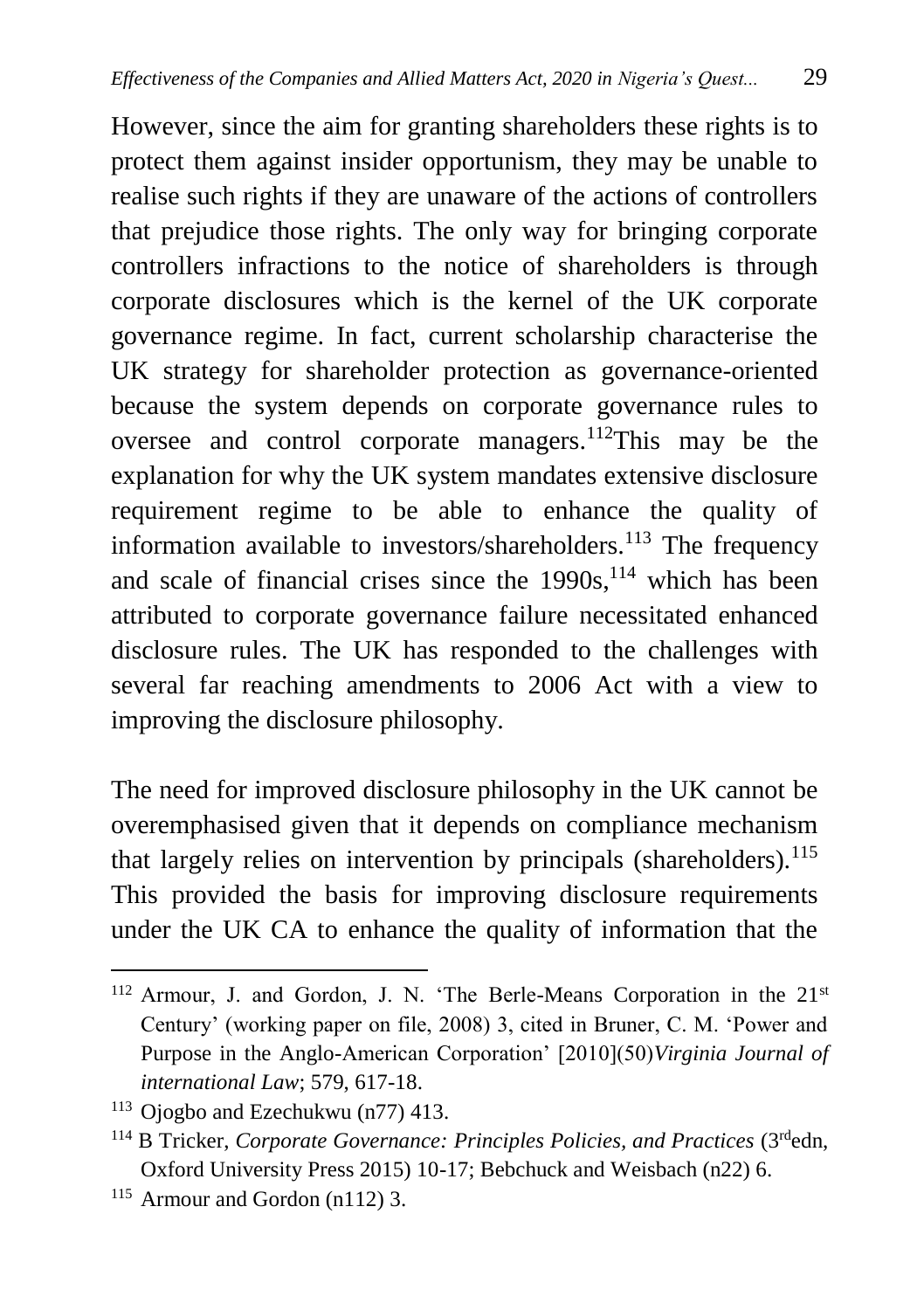board provides to investors/shareholders so they can be better informed to make effective decisions.<sup>116</sup> The introduction of the Business Review (BR) by section 417, which came into operation on 6 April 2008was the first attempt at providing efficient means of communicating company affairs to shareholders. As stated in the Act, the issue section 417 seeks to address is that the UK government believe

> that companies work best … where there is effective communication and engagement between directors and shareholders, and where there are efficient mechanisms for taking decisions critical to the running of the company … Shareholders have a key role to play in driving long-term company performance and economic prosperity. Informed, engaged shareholders – or those acting on their behalf – are the means by which the directors are held to account for business strategy and performance.'<sup>117</sup>

Another major improvement has been made to the disclosure rules of the UK CA 2006 with the introduction of the new chapter 4A Strategic Report (SR) to replace the BR. The SR became applicable from October 2013 and incorporates the provisions of the BR with an additional requirement on directors of all companies to prepare a strategic report for each financial year.<sup>118</sup>

<sup>116</sup> Ojogbo and Ezechukwu (n77) 414.

<sup>117</sup> Companies Act 2006 (Commencement No. 3, Consequential Amendments, Transitional Provisions and Savings) SI 2007/2194, art 6 and sched 1, para 16.

<sup>118</sup> The Companies Act 2006 (Strategic Report and Directors' Report) Regulation 2013, SI 2013/1970.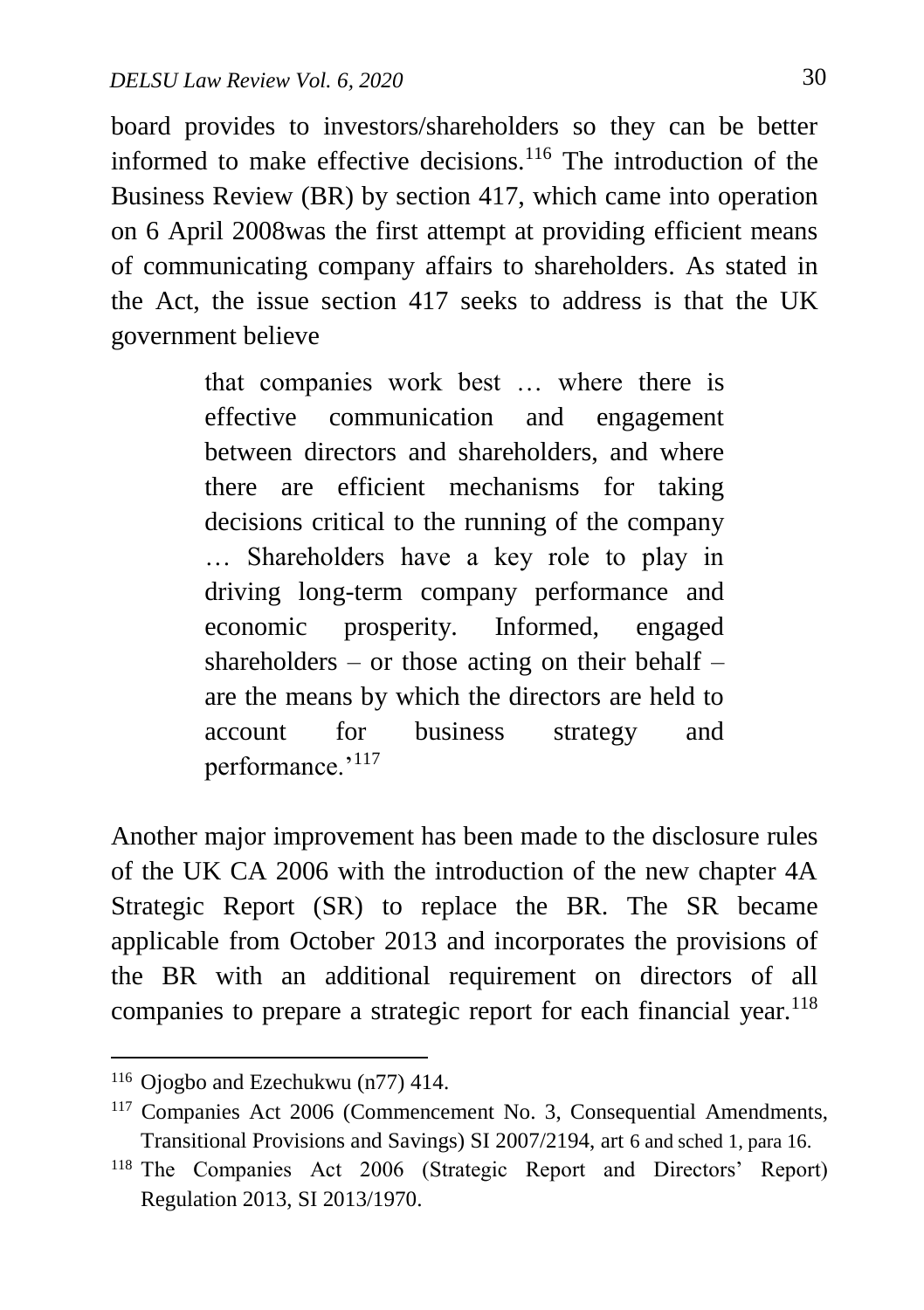The focus on enhanced disclosure philosophy is with a view to marketing UK companies to investors. This is stated in the consultation draft of the Guidance and Strategic Report issued by the Financial Reporting Council (FRC). The FRC states in the consultation draft that the Guidance and Strategic Report 'encourages companies to experiment and be innovative in the drafting of their annual reports, presenting narrative information in a way that allows them to "tell their story" to investors concisely'.<sup>119</sup>

There is a consensus among academic writers that increased disclosure makes a company more attractive to investors,  $120$  and the example of the UK's enhance disclosure philosophy shows that it is an invaluable strategy for attracting foreign investment. One would have expected a country like Nigeria that has a liberalisation policy that is underpinned by a desire for foreign investment to manifest this desire by way of showing outside investors the operations inside their companies, but this is not the case. CAMA 2020 came into operation only in August of 2020. This is seven years since the last amendment to the UK CA 2006 on disclosure. Incidentally, the Nigerian CAMA that is based largely on the UK Act did not incorporate the later modifications on disclosure even though the focus of the Nigerian government is to attract foreign investment.

In addition to improving the means of communicating company's affairs to shareholders, the UK Act also provides for criminal

<sup>&</sup>lt;sup>119</sup> Cited by Birds and others (n14) 504-05.

<sup>120</sup> Chen, K. C. W. and Chen, Z. and Wei, K. C. J. 'Legal Protection of Investors, Corporate Governance, and the Cost of Equity Capital' [2009](15)*Journal of Corporate Finance*; 273, 286; Bebchuck and Weisbach, (n22) 21.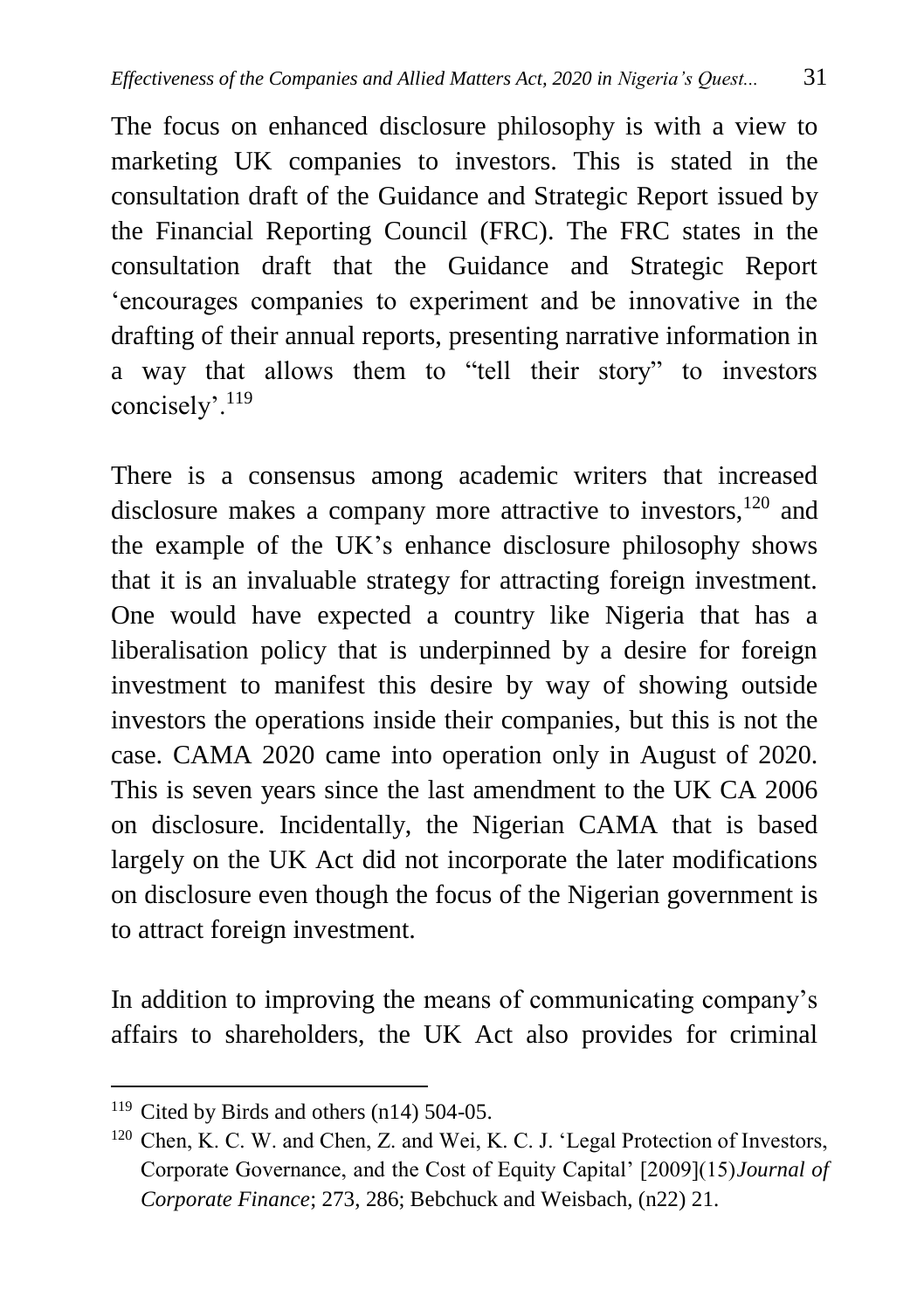sanctions for failure to comply with the requirement to keep accounting records under section  $386$ .<sup>121</sup> In the case of Nigeria, an officer of the company commits an offence if he fails to comply with sections 374 and 375(1) of CAMA concerning accounting records.<sup>122</sup> However, a person who commits an offence under section 376 is only liable to a penalty as the Commission (Corporate Affairs Commission) shall specify in its regulations.<sup>123</sup> It is argued that the serious issue of compliance with disclosure requirements cannot be guaranteed in this manner given the importance of accounting records as the primary means through which shareholders obtain information about the affairs and operations of the company.

# **4.1 Criticisms of the Nigerian Shareholder Protection Regime and Suggestions**

In view of the sundry rights granted shareholders under the UK and the Nigerian corporate legal regimes, it is obvious that both countries adopt compliance mechanisms that largely rely on the intervention of shareholders. However, the first step in the intervention process is the awareness about the affairs and operations of the company which is the major reason for the requirement on directors to keep sundry records. The importance of accounting records was emphasised by the New Zealand Court of Appeal which held in the case of  $R$  v Bennet, <sup>124</sup> that 'the obligation to cause accounting records to be "kept" was not

 $121$  See section 387 UK CA for the penal consequences (and the circumstances for the consequences) for failure to comply with section 386.

<sup>122</sup> CAMA, s 376

<sup>123</sup> *Ibid* s.376 (3)

<sup>124</sup> 2 NZCLC 99,279, cited by D. French and S. Mayson and C. Ryan, *Company Law* (30th edn, Oxford University Press 2013) 257.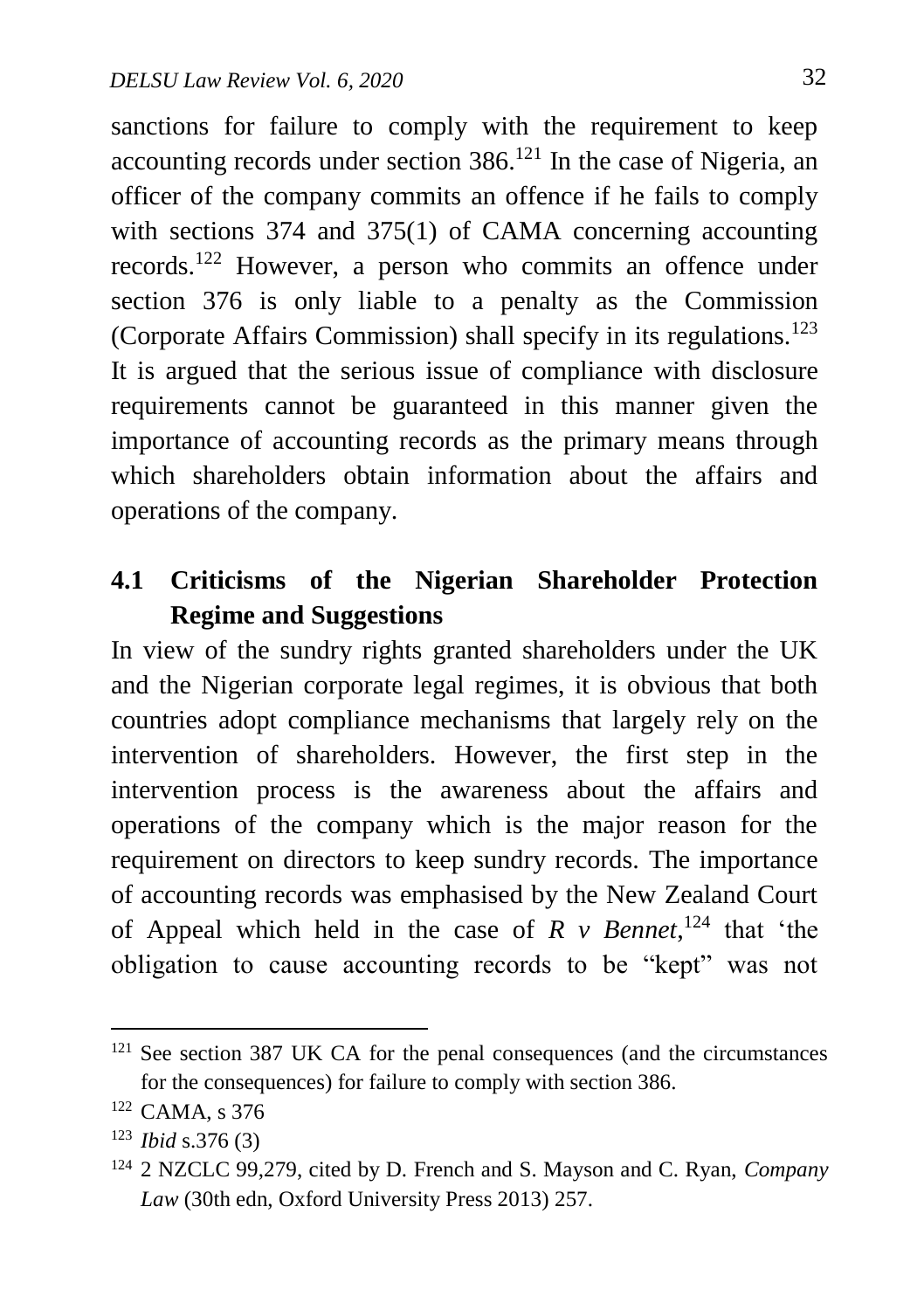merely an obligation to retain and store records but also to create records conforming with the requirements of the section. This is the same as s. 386 UK CA  $\&$  s 374 CAMA, which requires every company to keep accounting records to 'enable the directors to ensure that any financial statements prepared under this Part comply with the requirements of this Act'.<sup>125</sup>This is why this paper considers the failure of the CAMA to state unequivocally the consequences of non-compliance a major gap.

Apart from effective disclosure regime which has been identified as a major factor that influence investment decisions, enforcement of protected rights has also been identified as a major consideration in investment decision-making.<sup>126</sup> Providing investors with the relevant information in an effective and efficient manner would enable them to exercise their rights of control over the board to ensure directors' fealty. Corporate managers have not always been faithful to investors given that corporate board opportunism has been partly blamed for some of the recent financial crises. $127$ 

Since we have identified expropriation of corporate outsiders by the insiders as the most common type of expropriation in a corporate environment, it is argued that a corporate statute should pay due attention to the jurisdiction of the court in matters related to shareholders rights. This is critically important since most of the legislation enacted to liberalise the economy and encourage foreign participation emphasise the jurisdiction of the courts to

 $125$  See Section 374(1)(b).

<sup>126</sup> La Porta and others, 'Investor Protection (n7) 6; Chen and Chen and Wei, (n.120) 275.

<sup>127</sup> La Porta and others, 'Legal Determinants' (n67) 1137.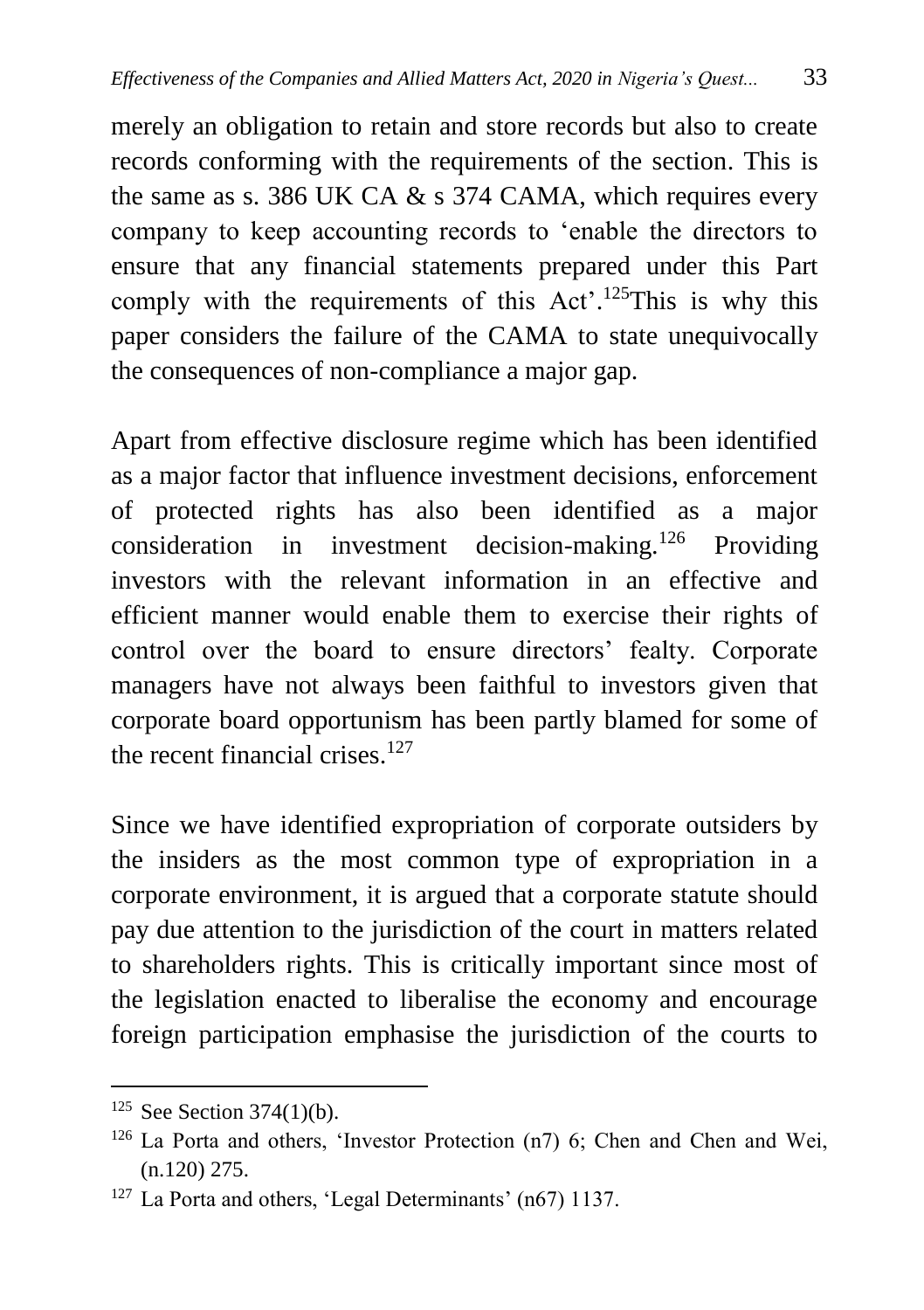determine issues involving investors' interest or rights.<sup>128</sup> Some may contend that the UK statute just gives the court's jurisdiction to deal with such matters without any special provisions on how the court is to provide relief. However, the Nigerian corporate and political environment presents a different challenge. Substantial non-compliance with the provisions of CAMA could harm investors. The courts are the only institution that can be called upon to redress harm to investors. The challenges in the Nigerian judicial system with respect to delays in justice delivery is well documented.<sup>129</sup>This makes it apposite to address issues of justice administration under the Nigerian CAMA.

The right to seek relief against different heads of misconduct by corporate managers is a recognition that corporate managers are humans who may sometimes act in their own self-interest instead of the interest of the company and its shareholders as mandated by CAMA. Companies operating in stock-market based jurisdictions, especially the major common law jurisdictions of the US and the UK are acclaimed to have better access to corporate finance because of the protection that the system offers investors.<sup>130</sup> One aspect of such protection is access to enforce the rights granted under the corporate legal statutes. Enforcement of legal rights in Nigeria has been a major issue. The problem with justice delivery

<sup>130</sup> La Porta et al, "Legal Determinants" (n 67) 1137.

<sup>128</sup> See s. 25 NIPCA, and the jurisdiction of the courts under s 353 of CAMA to provide relief when the affairs of a company is are being conducted in an illegal manner.

<sup>&</sup>lt;sup>129</sup> See the detailed discussion on corporate fraud and the effect of delay in justice delivery in O. Akanmidu, 'Collapsed Band CEO Cases Point to Weaknesses in Nigeria's Justice System' (5 July 2018) The Conversation, <http://www.theconversation.com/collapsed-bank-ceos-cases-point-to-

weaknesses-in-nigerias-justice-system-99236> accessed 15 November 2020.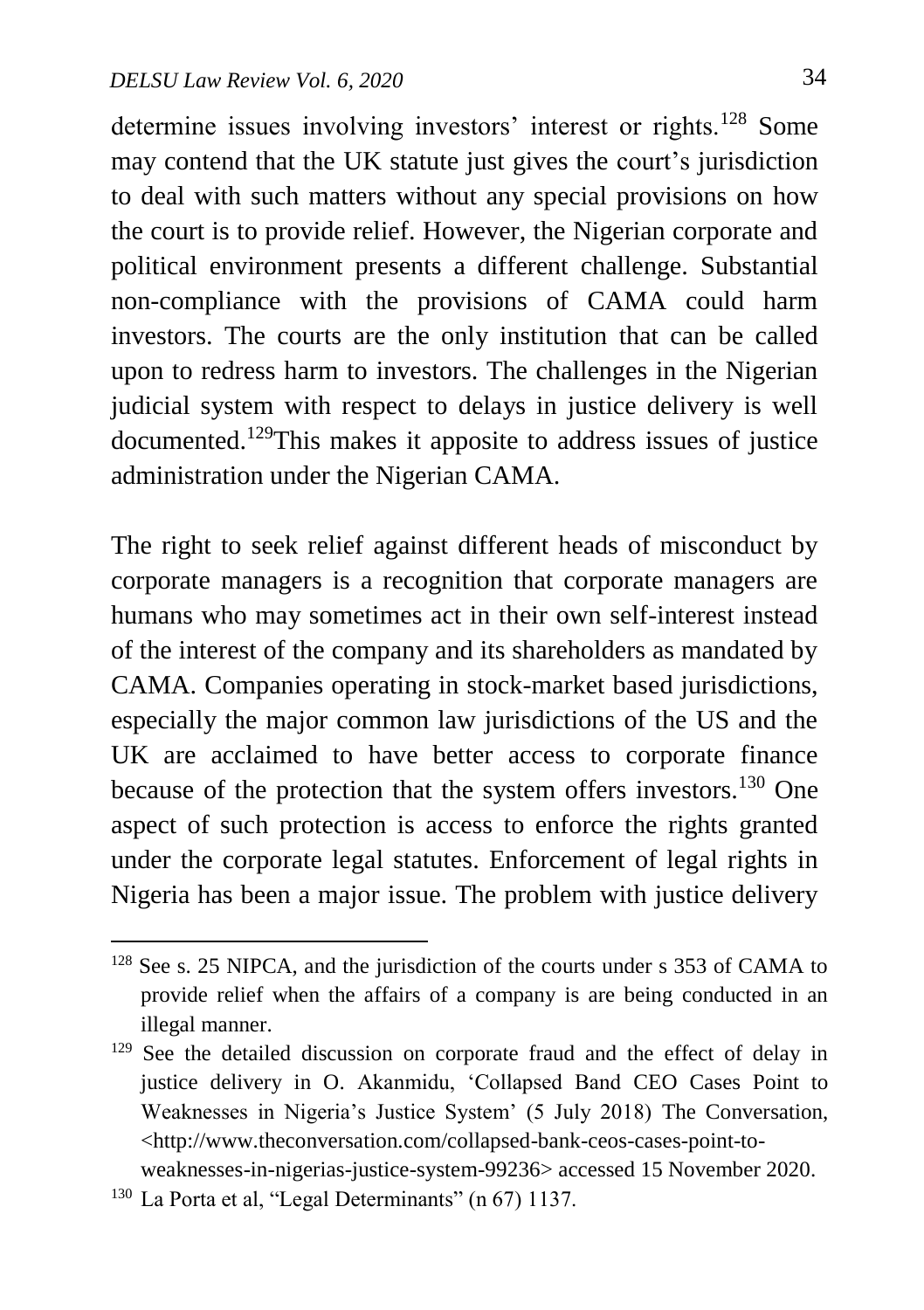in Nigeria was well captured in the statement by the former Chief Justice of Nigeria, Walter Onnoghen, at the opening ceremony of the 2018 National Seminar on Construction Law for Judges on 30 May 2018. He expressed concern on the implication of justice delivery on foreign investors.<sup>131</sup> This underscores the fundamentality of legal enforcement to investor protection and the need for an efficient enforcement regime in Nigeria where the focus of the government is to attract foreign investment.

Given the acknowledged legal enforcement deficiency in the Nigerian system, one would expect a country like Nigeria in dire need of foreign investment to significantly address issues of justice administration concerning shareholders rights and relationships among corporate participants in its corporate legal regime. In fact, it would be appropriate to prescribe a timeline for dealing with those reliefs granted shareholders under CAMA since the major challenge associated with the justice system is delay in justice delivery. The suggestion of a statute-based timeline to dispose matters affecting the rights of corporate participants under CAMA is not novel because there is already a precedent under Nigeria laws.<sup>132</sup> For example, the Electoral Act 2010 prescribes a timeline for resolving all election disputes in Nigeria.<sup>133</sup>

Since prescribing a timeline for election petition has substantially resolved the problem of justice delay with respect to election matters, it is argued that imposing a timeline under CAMA for

<sup>131</sup> I Nnochiri, 'Delay in Justice Delivery Scaring Away Investors (CJN)' *Vanguard Newspapers* (Lagos May 31 2018) 8; cited by Ojogbo and Ezechukwu (n77) 24.

<sup>132</sup> See Electoral Act 2010.

<sup>133</sup> *Ibid,* s 135.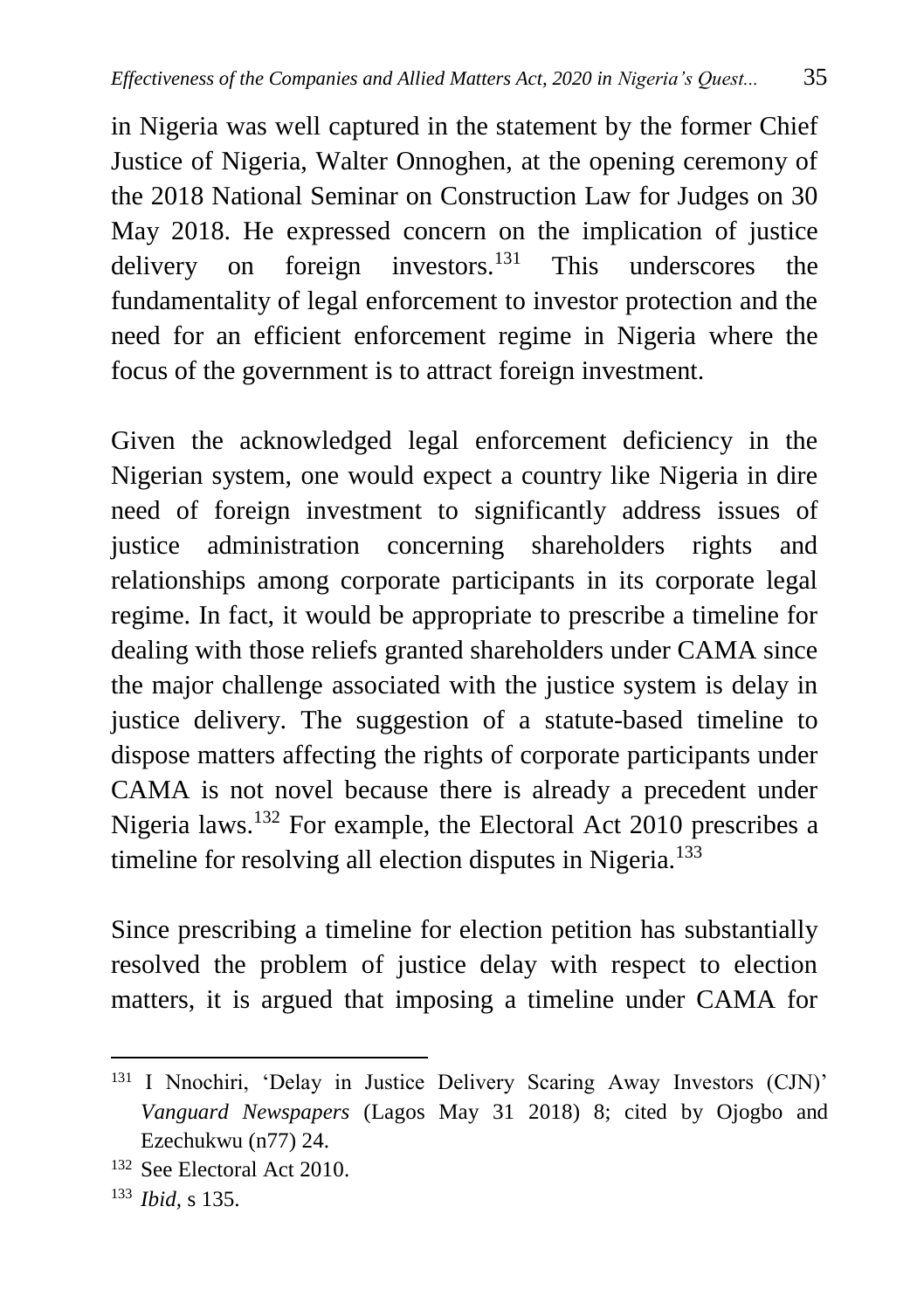disposing of matters relating to rights of corporate participants will go a long way to addressing concerns about shareholder rights in the Nigerian corporate environment. This is because providing for shareholder rights in corporate statutes is just a first step on the investor protection ladder. The final step is usually the availability of effective and efficient legal enforcement system that can enforce those rights.

Therefore, for a country like Nigeria that desires foreign investment it might look good to simplify registration and other administrative processes needed to promote ease of doing business but it is more important that the corporate statute adequately address investors protection. This is important because shareholders/investors protection is an imperative for attracting external finance for corporations. In addition to a more simplified disclosure regime, the assurance that cases related to shareholder rights will not stay forever in Nigerian courts will be another way to offer a more assured protection to foreign investors. An urgent amendment to the new CAMA is suggested to provide this assurance.

### **5. Conclusion**

Investor protection is a major determinant of finance for corporations. Nigeria operates the stock-market-based system which is acclaimed to offer the best protection to investors. As a result, corporations operating in stock-market-based jurisdictions have better access to corporate finance. Despite this acknowledged advantage enjoyed by the common law jurisdictions, developing common law countries including Nigeria suffer from dearth of foreign capital for their corporations. This has had a major impact on their economies and the underlying reason for the legislative